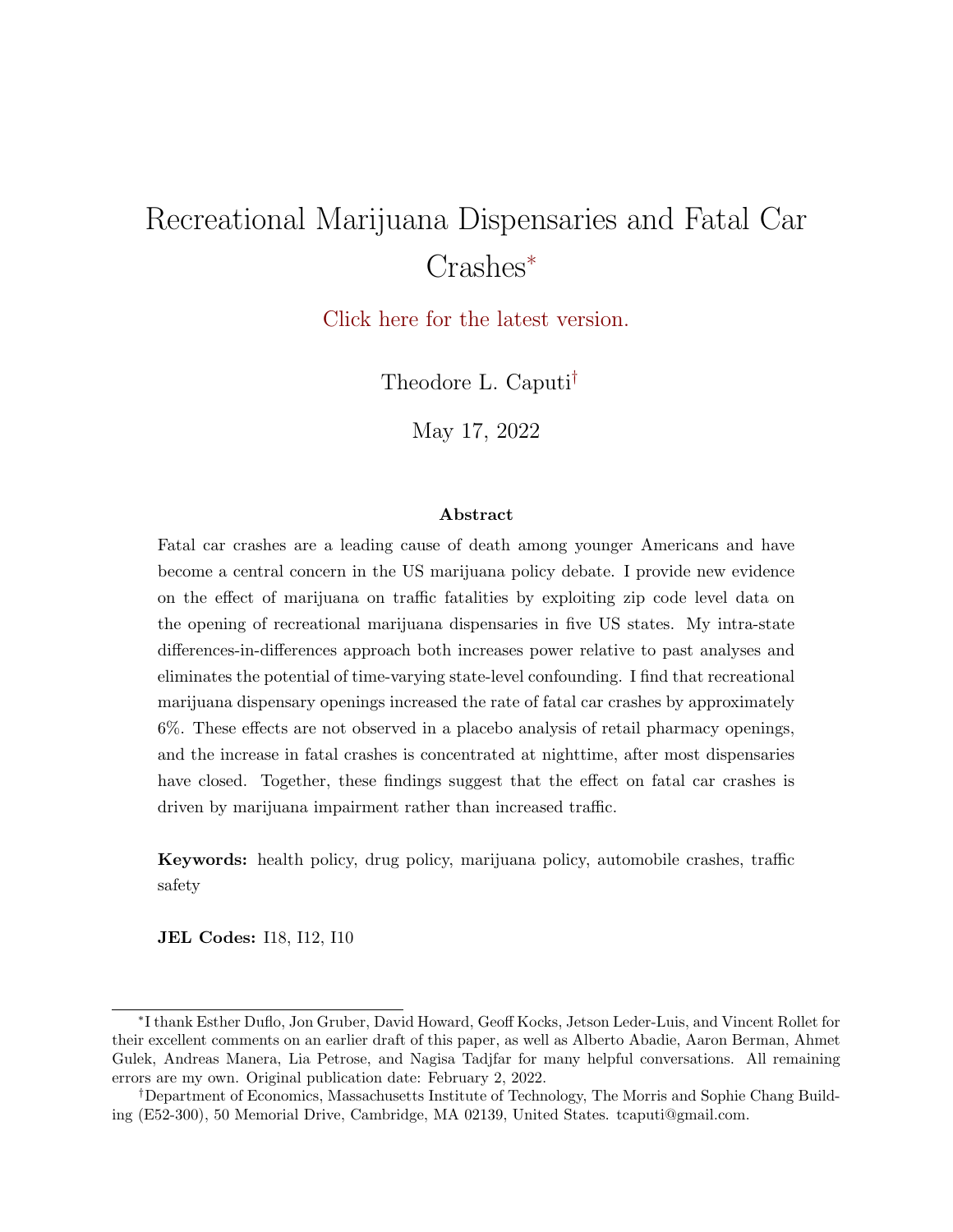### 1 Introduction

Since 2012, 18 US states, covering over a third of the US population, have adopted Recreational Marijuana Laws (RMLs). This dramatic policy shift has yielded a contentious policy debate over whether RMLs will improve or worsen public health. A central piece of this debate is the effect that marijuana legalization may have on automobile crashes [\(Mothers](#page-23-0) [Against Drunk Driving,](#page-23-0) [2020\)](#page-23-0). Automobile crashes are the second leading cause of death for Americans ages 1 to 54 and have been a driving force behind past drug control policies, such as the minimum legal drinking age.

The effect of recreational marijuana dispensaries on automobile crashes is theoretically ambiguous. On one hand, experimental evidence confirms that marijuana use substantially impairs driving ability [\(Hartman and Huestis,](#page-22-0) [2013\)](#page-22-0) and so increased supply could increase traffic fatalities. Marijuana could be a complement for alcohol or other drugs, and increased use of these drugs could damage traffic safety. On the other hand, marijuana appears to have a less clearly detrimental effect on driving ability than alcohol and other drugs [\(Sewell](#page-23-1) [et al.,](#page-23-1) [2009\)](#page-23-1), which are major drivers of automobile crashes [\(NHTSA,](#page-23-2) [2021\)](#page-23-2). If individuals substitute from alcohol and other drugs to marijuana, then it could decrease automobile fatalities. Therefore, the relationship between recreational marijuana utilization and driving fatalities is an empirical question.

To date, a handful of studies in the public health and economics literatures have examined the effect of recreational marijuana laws on automobile crashes. However, past results have lacked power, largely due to the imprecision of state-year level data. For example, [Hansen et al.](#page-22-1) [\(2020\)](#page-22-1) found that automobile fatalities increased by 3% in Colorado and 8.4% in Washington State following their RMLs, but neither of these effects were statistically significant. The lack of analytical power in these studies is not surprising given how recently RMLs have come about. The earliest RML states opened dispensaries in 2014, and as of 2020, only eight states have opened recreational dispensaries. Consequently, there is simply a very limited number of post-RML state-years – likely too few to detect meaningful effects. Further, the recreational marijuana market is small and still growing in RML states, which would make state-wide effects even more difficult to detect.

In this study, I use a differences-in-differences (DD) framework over the timing of marijuana dispensaries opening in zip codes within five RML states (CA, CO, MA, OR, and WA) to estimate the effect of recreational marijuana on fatal car crashes. After controlling for zip-code-by-state and time fixed effects as well as several time-varying demographic and business covariates, I find that opening a recreational marijuana dispensary in a given zip code is associated with a statistically significant 5.9% increase in the rate of fatal car crashes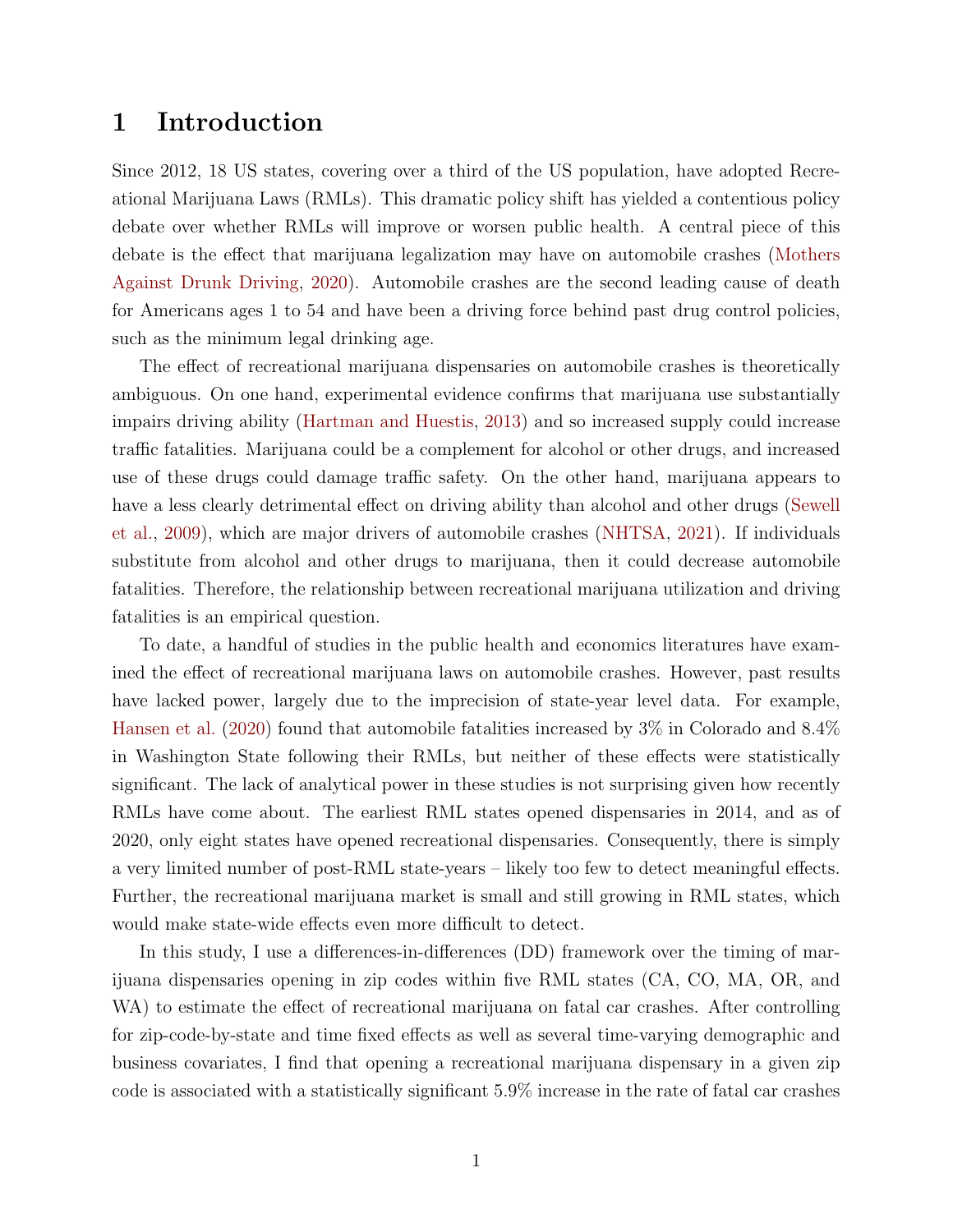relative to other zip codes in their state. The magnitude of this effect is in line with other major traffic safety interventions, such as text messaging bans, mandatory seat belt laws, and minimum legal drinking age laws.

This analysis is robust to a number of specification checks. An event study confirms the assumption of parallel pre-dispensary trends, addressing concerns of selection bias. An alternative explanation for my result is that areas that introduce a marijuana dispensary may increase commercial activity, which could increase traffic and car crashes. I address this alternative explanation in three steps. First, my results are robust to the inclusion of demographic and business covariates. Second, I show the effect does not exist in a placebo analysis with retail pharmacies. Finally, the increase in traffic fatalities is concentrated at nighttime, after most dispensaries have closed. Collectively, these results suggest that the increase in traffic fatalities is due to marijuana impairment rather than increased traffic.

My approach, which uses dispensary openings at the zip-code-month level, more exactly pins down the relationship between recreational marijuana and traffic fatalities. This methodological approach dramatically improves power relative to state-year analyses. In addition, this approach addresses another major limitation of past studies: the possibility of time-varying, state-level confounding. When studied at the state-year level, it is impossible to disentangle the effect of recreational marijuana laws from confounding state trends and/or concurrent policies (e.g., state-level drug policies, traffic safety interventions). This can be a major concern given the limited number of treated states studied, and some have argued that these confounding trends lead to noisy and counterintuitive results [\(Caputi,](#page-21-0) [2019;](#page-21-0) [Shover et al.,](#page-23-3) [2019\)](#page-23-3). I eliminate the possibility of state-level confounding by controlling for state-by-time fixed effects.

This research contributes to the long-standing and growing economics literature on the causes of automobile crashes. Car crashes are a major public health concern, both because they have large mortality and morbidity effects – causing over 39,000 deaths and 4.5 million medically consulted injuries in the US in 2019 alone [\(NSC,](#page-23-4) [2019\)](#page-23-4) – and because car crashes often affect young, healthy individuals. The total social costs of US motor vehicle crashes in 2000 alone was estimated to exceed \$230 billion [\(Blincoe et al.,](#page-21-1) [2002\)](#page-21-1). Economists have used policy-based natural experiments to estimate the causal effect of several sources of distractions or impairments on automobile crashes, including alcohol use [\(Carpenter and](#page-21-2) [Dobkin,](#page-21-2) [2011;](#page-21-2) [Huh and Reif,](#page-22-2) [2021\)](#page-22-2), cell phone use [\(Kolko,](#page-22-3) [2009;](#page-22-3) [Abouk and Adams,](#page-21-3) [2013\)](#page-21-3), and sleep deprivation [\(Sood and Ghosh,](#page-24-0) [2007;](#page-24-0) [Smith,](#page-24-1) [2016\)](#page-24-1). This study reveals recreational marijuana to be another, important factor contributing to automobile crashes.

In [section 2,](#page-3-0) I provide institutional details on marijuana laws in the United States and past research on US marijuana policy. In [section 3](#page-5-0) and [section 4,](#page-7-0) I describe my data sources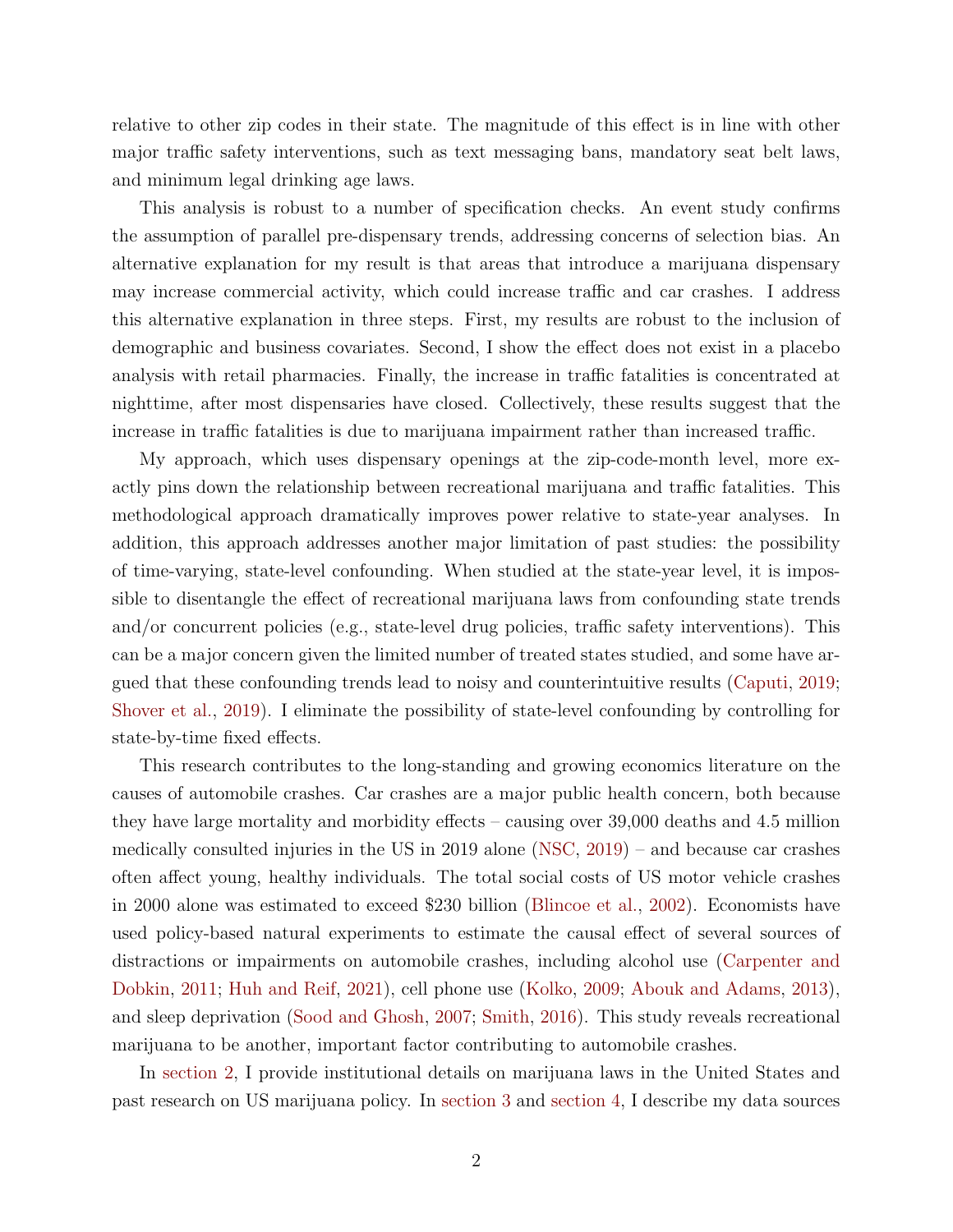and empirical approach. My results, as well as a series of specification checks, are presented in [section 5.](#page-9-0) I explore mechanisms in [section 6,](#page-12-0) followed by a conclusion in [section 7.](#page-13-0)

### <span id="page-3-0"></span>2 Background

### 2.1 Recreational Marijuana Laws and Dispensaries in the United States

In 1979, marijuana was classified as a Schedule I drug under the US Controlled Substances Act, making all marijuana sales, possession, and use federally illegal in all US states and territories. However, since then, individual states have adopted policies (both through legislation and ballot initiative) allowing for the production and use of marijuana for specific purposes. Consequently, marijuana policy today varies markedly by state.

Starting in 1996, states began adopting medical marijuana laws (MMLs), which legalized certain proscribed supply chains to produce marijuana and allowed for eligible patients to use marijuana for medical purposes (with physician permission). These laws led to a small industry of "medical marijuana dispensaries", where patients with certain health conditions and a recommendation from a medical professional could purchase marijuana. Importantly, the specific provisions and strictness of medical marijuana laws varied substantially across states [\(Pacula et al.,](#page-23-5) [2015;](#page-23-5) [Kim et al.,](#page-22-4) [2021\)](#page-22-4). In some states, lenient regulations and enforcement made it easy for individuals to purchase medical marijuana and potentially for some to use medical marijuana for recreational purposes. Other states adopted stricter regulatory schemes, for example by limiting the patients able to qualify for medical marijuana or by requiring patients to cultivate their own marijuana rather than purchase it from a dispensary.

In 2012, Colorado and Washington became the first two states to adopt recreational marijuana laws (RMLs; also known as retail marijuana laws or adult-use marijuana laws), which allowed adults over the age of 21 to purchase and consume marijuana regardless of their medical status. The nation's first "recreational marijuana dispensaries" opened their doors in 2014. All adults with identification can freely purchase marijuana (typically with some modest quantity restrictions) at these dispensaries. As of November 2021, 36 US states have adopted medical marijuana laws and 18 have additionally adopted recreational marijuana laws.

Unsurprisingly, researchers have been eager to use the staggered policy adoption of both MMLs and RMLs across US states in order to study the effects of marijuana policy. To date, at least one hundred published studies have examined the relationship between statelevel marijuana policy and youth drug use, alcohol consumption, tobacco use, obesity, opioid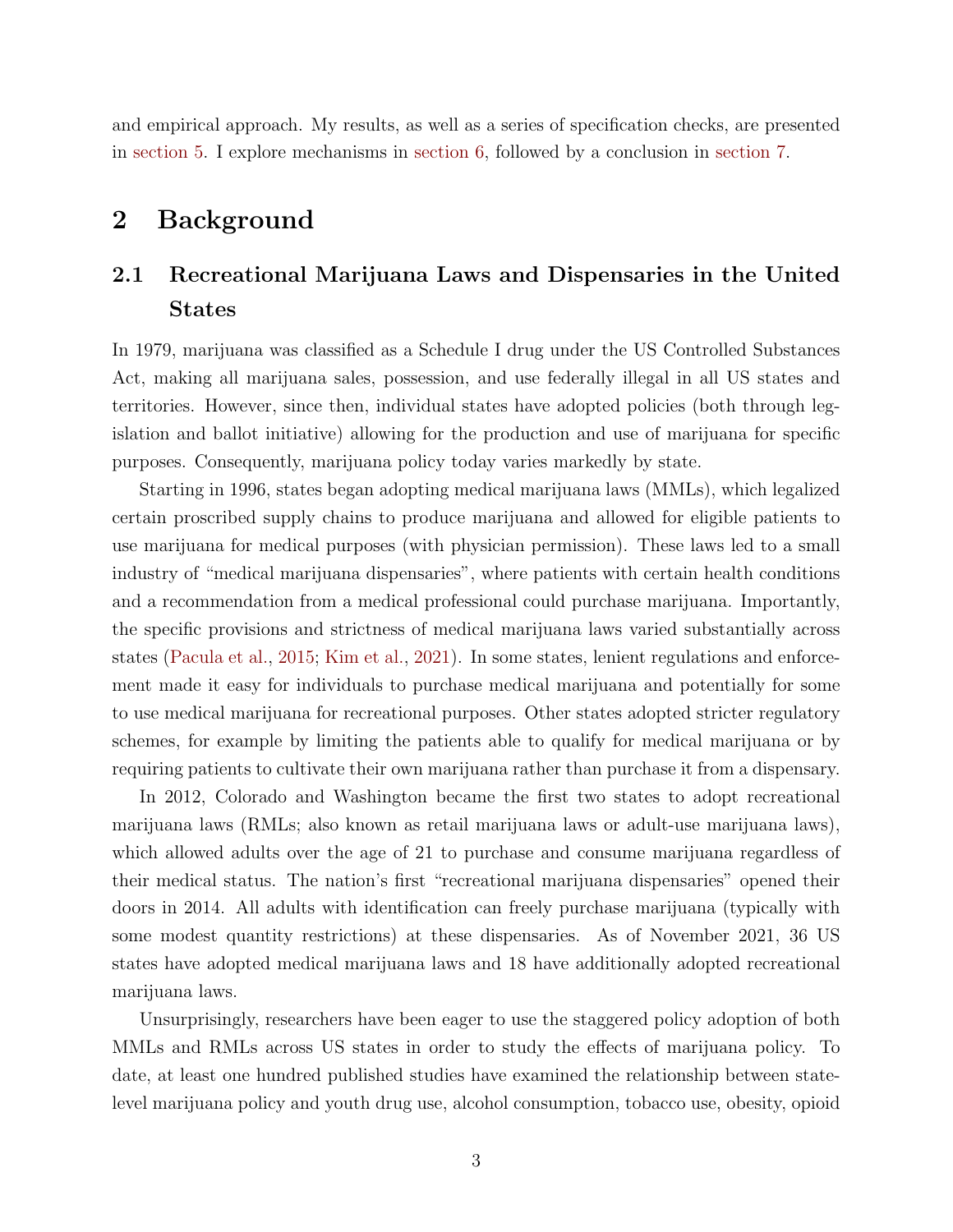overdose, and healthcare expenditures, among other outcomes. A review of this literature is well beyond the scope of this paper (see [Anderson and Rees](#page-21-4) [\(2021\)](#page-21-4) for a recent review), but it is worthwhile to highlight a recurring methodological theme and criticism. The majority of these papers focus on state-level policies (either RML adoption or the date that dispensaries first opened) and state-level outcomes, typically the easiest data for researchers to capture and analyze.

However, state-level approaches have several noteworthy limitations. State-level approaches typically have low power to evaluate even economically significant results. Marijuana policies – particularly RMLs – are a new policy innovation, and with only a small number of states adopting and implementing RMLs, state-level analyses lack a large sample size. Further, this level of aggregation can yield biased results as it is difficult to identify the correct set of potential confounders or control for concurrent state-level policies. Consequently, results from state-level analyses of marijuana policy are unreliable – or even unreasonable. Analyses that exploit within-state variation, allowing for better control of unobserved, time-varying state-level policies and trends, reduce the potential biases of statelevel analysis but are still rare within the literature on RMLs.

#### 2.2 Marijuana Laws and Car Crashes

In line with the rest of the RML literature, most of the existing work relating marijuana to car crashes have studied state-level correlations and have consequently focused on state-level policies rather than local-level dispensary openings.<sup>[1](#page-4-0)</sup> These studies can typically be separated into two categories: studies of state-level medical marijuana laws and studies of state-level recreational marijuana laws.

The existing literature has generally found that medical marijuana laws were negatively associated with automobile crashes. Using Fatality Analysis Reporting System (FARS) data from 1990-2010, [Anderson et al.](#page-21-5) [\(2013\)](#page-21-5) found that state-level medical marijuana laws were associated with an 8-11 percent decrease in traffic fatalities, concentrated in alcoholrelated crashes. [Santaella-Tenorio et al.](#page-23-6) [\(2017\)](#page-23-6) updated Anderson et al.'s work using FARS data from 2000 to 2014, finding that medical marijuana laws reduced traffic fatalities by approximately 10.8%. [Cook et al.](#page-22-5) [\(2020\)](#page-22-5) affirmed this finding among US cities with over 100,000 residents.[2](#page-4-1) While state-level analyses of fatal crashes have been relatively consistent,

<span id="page-4-0"></span><sup>&</sup>lt;sup>1</sup>This discussion largely ignores the literature on recreational marijuana policies in other countries such as Canada, Georgia, Malta, Mexico, South Africa, and Uruguay. This is because US-based studies are more common in the literature and more relevant to the current study and because, other than Uruguay, these other countries have only recently legalized recreational marijuana.

<span id="page-4-1"></span><sup>2</sup>The authors also found that city-level marijuana decriminalization laws were associated with an increase in fatal automobile crashes, concentrated in 15-24 year old male drivers.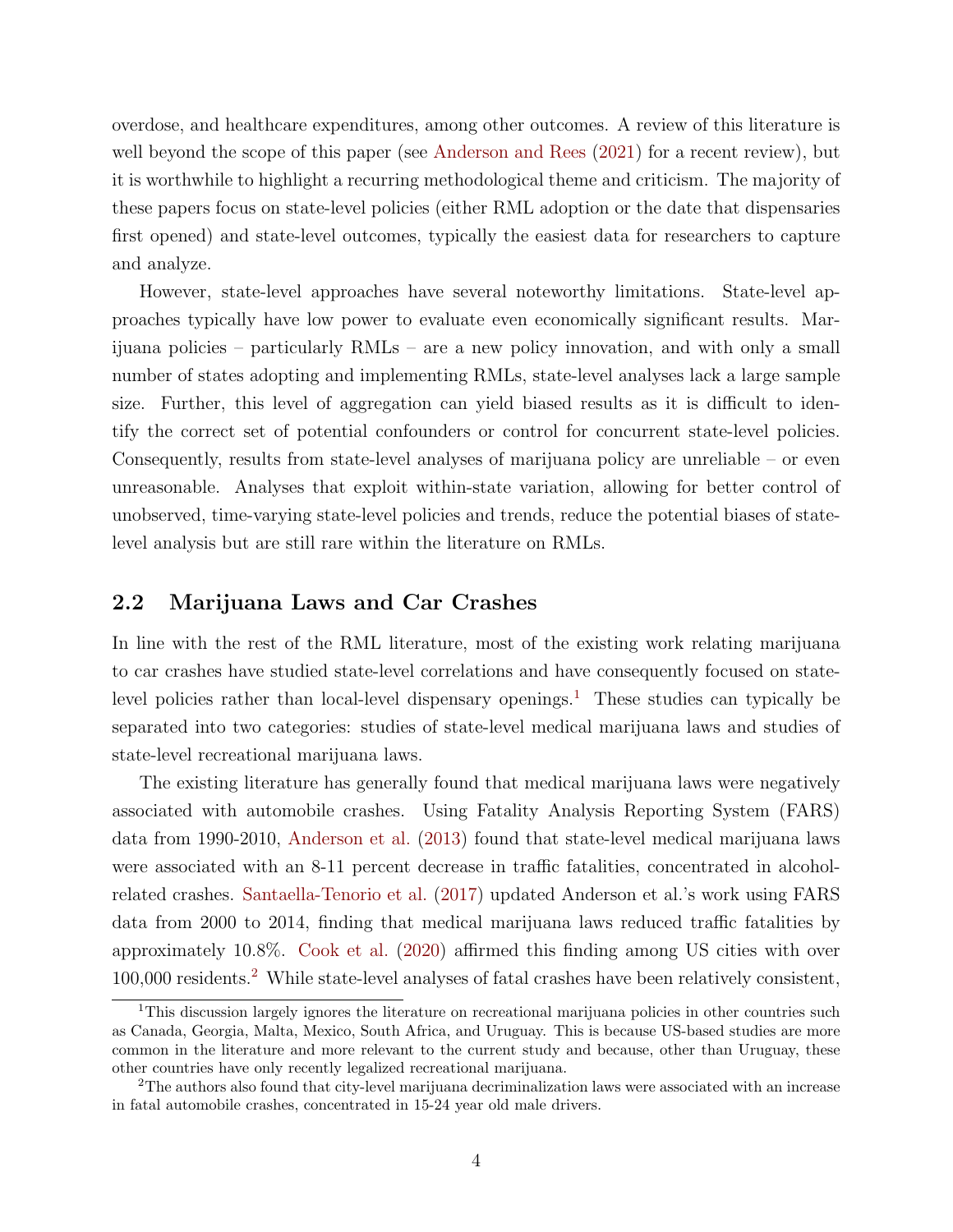some surveys present conflicting evidence. For example, [Fink et al.](#page-22-6) [\(2020\)](#page-22-6) found a near doubling in self-reported driving under the influence of marijuana in medical marijuana states, with no significant effect on self-reported driving under the influence of alcohol.

State-level evidence on the effect of recreational marijuana laws on automobile crashes have been much more mixed and tend to be imprecise. For example, [Aydelotte et al.](#page-21-6) [\(2017\)](#page-21-6) at first found no evidence of a significant increase in fatal automobile crashes after Colorado and Washington legalized recreational marijuana but later found a large (1.8 crashes/billion vehicle miles travelled) increase in fatal crashes in Colorado and Washington after the first opening of recreational dispensaries [\(Aydelotte et al.,](#page-21-7) [2019\)](#page-21-7). [Lane and Hall](#page-22-7) [\(2019\)](#page-22-7) found that recreational cannabis sales in Colorado, Oregon, and Washington were associated with an immediate increase and then a trend decrease in traffic fatalities. [Santaella-Tenorio et al.](#page-23-7) [\(2020\)](#page-23-7) used a synthetic controls approach with FARS data from 2005 to 2017 and found that recreational marijuana laws were associated with an increase of 1.46 traffic deaths per billion vehicle miles travelled per year in Colorado (but no effect in Washington). On the other hand, [Hansen et al.](#page-22-1) [\(2020\)](#page-22-1) used similar data (FARS 2000-2016) and methods (a synthetic controls approach) to [Santaella-Tenorio et al.](#page-23-7) [\(2020\)](#page-23-7) but found that recreational marijuana laws in Colorado and Washington were not associated with an increase in marijuana-related, alcohol-related, or overall traffic fatality rates.

#### <span id="page-5-0"></span>3 Data

#### 3.1 Dispensary Data

In order to capture where and when recreational marijuana dispensaries opened and closed, I construct a novel dataset of recreational marijuana dispensary licenses in five US states (CA, CO, OR, MA, WA) that opened dispensaries before 2020 using public records and Freedom of Information Act requests.<sup>[3](#page-5-1)</sup> All states require licensing for recreational marijuana dispensaries, so this dataset represents the universe of recreational dispensaries in those states. I then use dispensary zip codes to geolocate the dispensary and licensure issuance and expiration dates to proxy for when dispensaries opened and (if applicable) closed.<sup>[4](#page-5-2)</sup> Using these dates, I compiled a month-by-zip-code panel dataset for every month from January

<span id="page-5-1"></span><sup>3</sup>Two additional states also opened dispensaries before 2020 (AK and NV). However, Alaska does not maintain historical licensure records and Nevada did not respond to my request with complete, historical records of marijuana licenses.

<span id="page-5-2"></span><sup>4</sup>License issuance and expiration does not necessarily correspond perfectly to the opening and closing of dispensaries. However, dispensaries are unlikely to operate without an active license (low Type 2 error) and counting some zip codes as having an operational dispensary when they do not (Type 1 error) is likely to bias my results towards the null.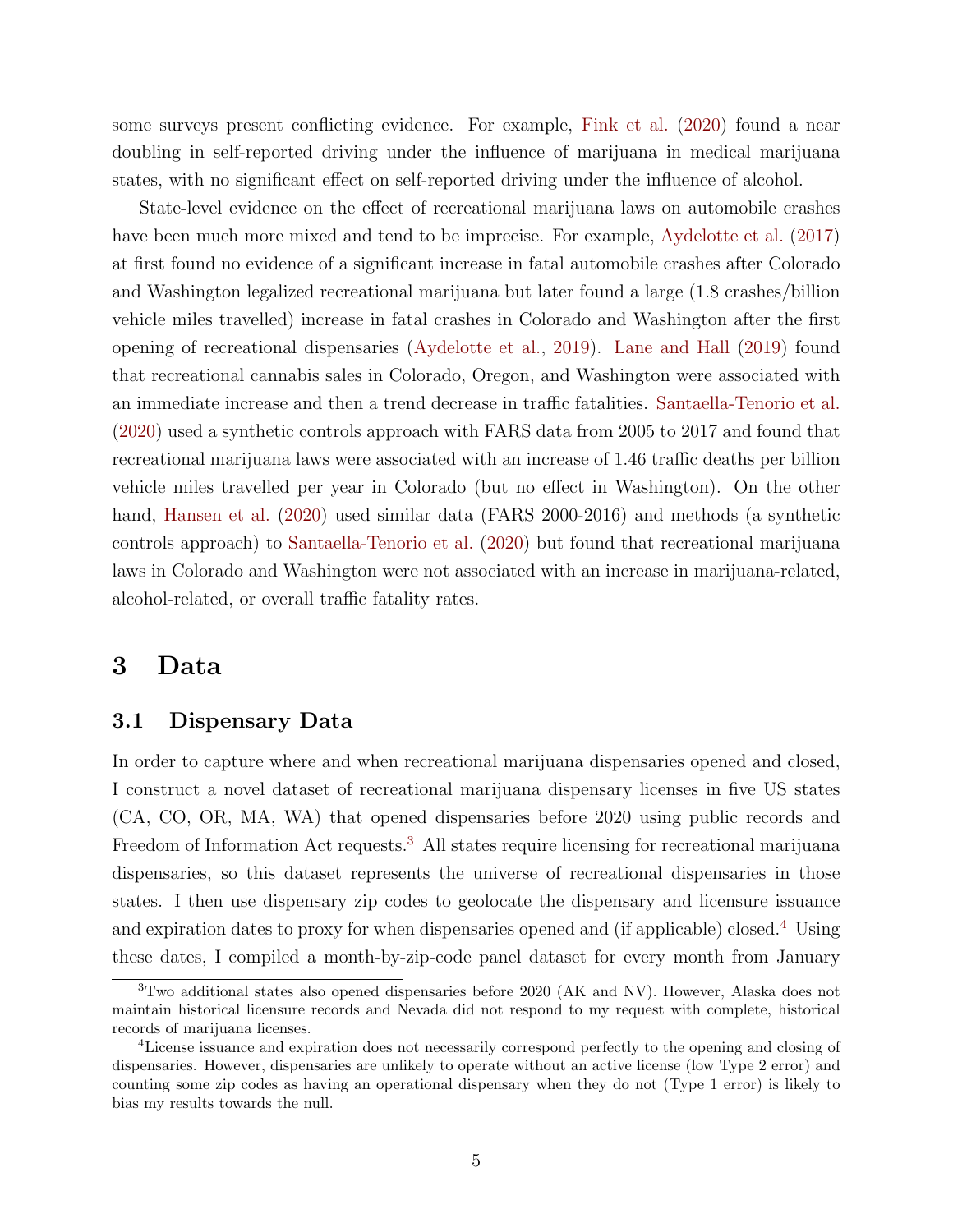2005 to December 2019 and every zip code in each of the five states, tagging months when individual zip codes had an operational dispensary on the first day of the month.

It is important to differentiate between the two major forms of marijuana policy being considered and adopted by states: medical marijuana laws (MMLs) and recreational marijuana laws (RMLs). Medical marijuana laws typically allow for individuals to use marijuana for a set of predetermined medical conditions. Patients must receive a recommendation (analogous to a prescription) from a qualifying medical professional (e.g., a doctor) that they have one of the approved medical conditions and that marijuana may help. These patients can then purchase marijuana from medical marijuana dispensaries by presenting this recommendation. Recreational marijuana laws, on the other hand, allow for all individuals over a certain age (so far, it has always been 21) to purchase and use marijuana, regardless of their medical status.

In this study, I focus on recreational marijuana rather than medical marijuana for two reasons. First, only about 2.5% of people in MML states report any use of marijuana recommended by a health care professional, and about 1.7% of people in non-MML states report using marijuana recommended by a health care professional [\(Caputi,](#page-21-0) [2019\)](#page-21-0). Therefore, medical marijuana dispensaries are unlikely to be a substantial enough policy intervention to bring about an observable effect in automobile crashes or most other health outcomes. In contrast, while federal drug surveys do not capture the share of respondents who have purchased marijuana from recreational dispensaries, it is clear from sales figures that recreational marijuana dispensaries are serving a substantial portion of the population. For example, Colorado reported \$1.4 billion in recreational marijuana sales in 2019, which is over \$240 per capita. Second, state licensure of medical marijuana dispensaries is very inconsistent. In the earlier years of this study, some states did not require medical marijuana dispensaries to register with the state at all. Even today, some states (notably California) do not maintain a central registry of medical marijuana dispensaries. Therefore, it is not possible to construct a comprehensive dataset of medical marijuana dispensaries for the entire study period using administrative licensure data.

#### 3.2 Fatality Data

My fatality data comes from the Fatality Analysis Reporting System (FARS), which is collected by the National Highway Traffic Safety Administration. FARS is a publicly available national registry of all fatal car crashes in the United States occurring since 1975 and has formed the basis for virtually all existing US traffic fatality research. FARS reports the date, time, and state of each crash, and since 2001, it also reports the latitude and longitude for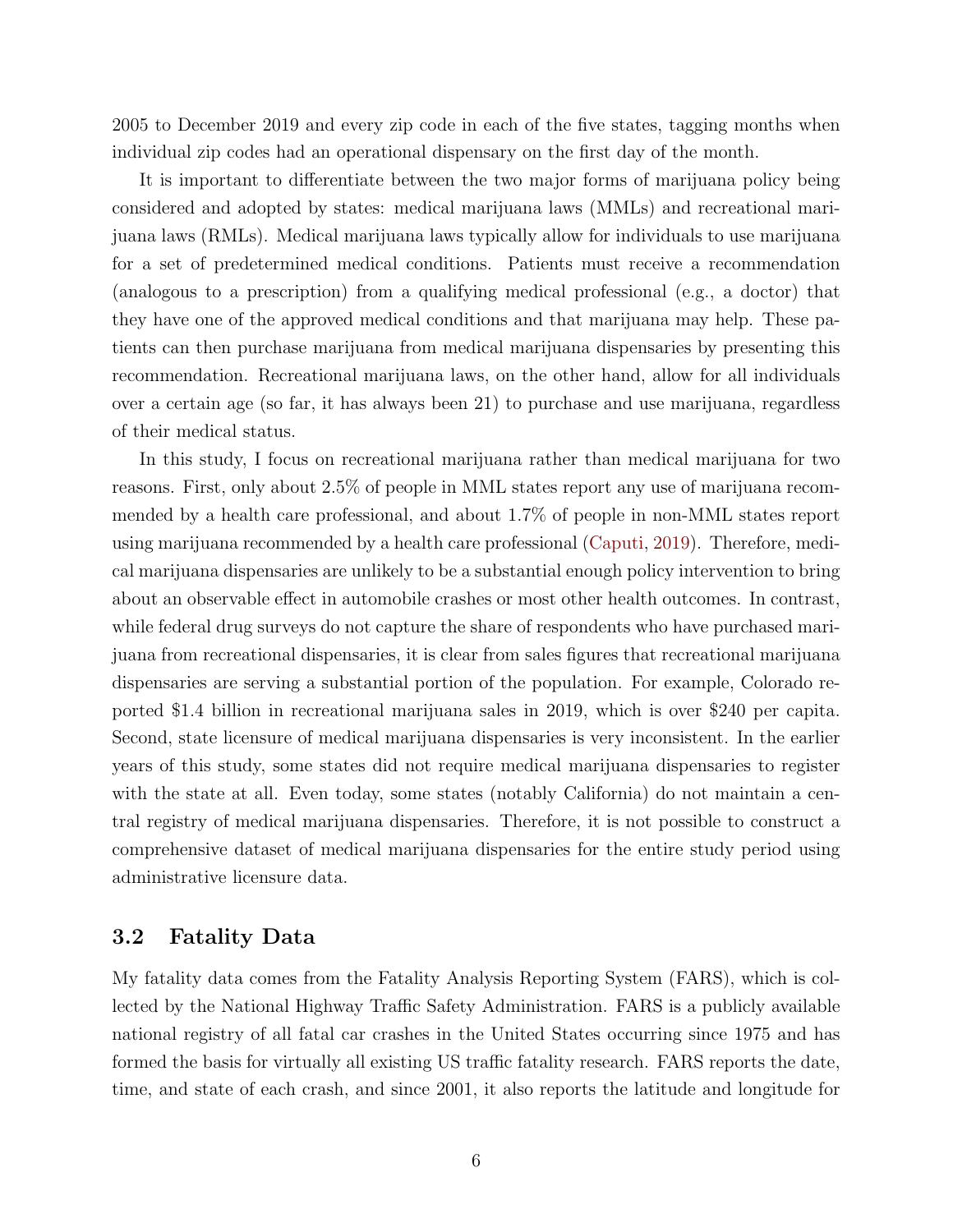virtually all automobile fatalities. I use FARS data from 2005 to 2019, the most current available data. I use the latitude and longitude to geolocate each automobile crash to 2019 zip codes.<sup>[5](#page-7-1)</sup> I sum the number of fatal automobile crashes for each month for each zip code.

#### 3.3 Demographic and Business Data

I control for zip-code level demographics and business activity using annual data retrieved from the Census Bureau. I retrieve demographic data from the 2000 and 2010 Decennial Census and the 2011-2019 5-Year American Community Survey. I use business activity data (e.g., number of employees and number of business establishments) from the 2005-2019 Zip Codes Business Patterns dataset to control for business activity. I control for unemployment at the county level using Bureau of Labor Statistics data. I use linear interpolation to complete the panel of controls between 2005 and 2009, as well as any missing individual years.

### <span id="page-7-0"></span>4 Empirical Strategy

I use a DD framework to estimate the effect of recreational marijuana dispensaries on local traffic fatalities, exploiting variation in the introduction of recreational marijuana dispensaries to different zip codes. I use a Poisson model because my outcome (number of fatal car crashes) is a non-negative, count variable. My main specification is summarized in the following Poisson regression equation:

<span id="page-7-2"></span>
$$
log(E[y_{zst}]) = \gamma 1(\text{Dispensary Open}) + X_{zt}\gamma + \alpha_z + \alpha_t + \alpha_t \times \alpha_s + \epsilon_{zst}
$$
 (1)

In this model,  $y_{zst}$  refers to the count of fatal car crashes in zip code z in state s in month t;  $X_{zt}$  is a matrix of time-varying zip-level covariates;  $\alpha_z$ ,  $\alpha_s$ , and  $\alpha t$  are zip code, state, and month fixed effects; and  $\epsilon_{zst}$  is a stochastic error term. The parameter of interest is  $\gamma$ . To the extent that the treated zip codes would have followed a parallel trajectory of the rate of fatal car crashes compared to untreated units (conditional on the fixed effects),  $\gamma$  identifies the average treatment effect on the treated (ATT) of having at least one recreational marijuana dispensary open within the given zip code. Note that this model is estimated using a Poisson regression, and an estimate for  $\gamma$  corresponds to the effect of opening a recreational marijuana dispensary on the rate of fatal car crashes within the state rather than a raw number. I control for population per square mile, the natural logarithm of the population, the number

<span id="page-7-1"></span><sup>&</sup>lt;sup>5</sup>Zip codes occasionally change over time, so I geolocate points to their 2019 zip code. I am able to geolocate over 99% of fatal crashes in the five US states studied here to their zip code.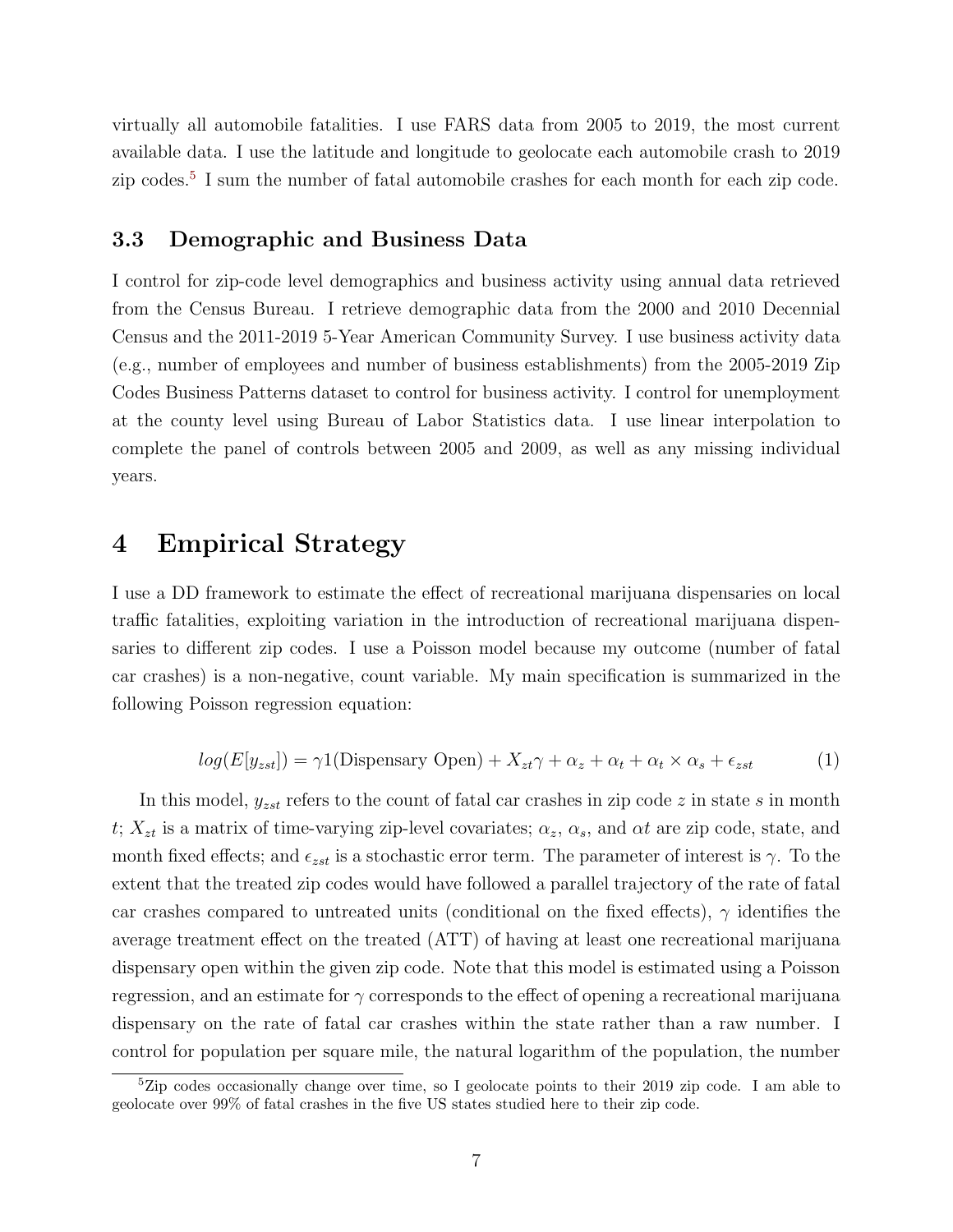of employees, the number of business establishments, the natural logarithm of the median household income, the median age, the share of the population that is male, the average household size, and the share of the population that is between 21 and 39 years of age at the zip code level, as well as the unemployment rate for the county the zip code is situated in. Standard errors for all regressions were clustered at the zip-code level [\(Bertrand et al.,](#page-21-8) [2004\)](#page-21-8).

The aforementioned differences-in-differences approach relies upon the parallel trends assumption that, were the treated units to not open a recreational marijuana dispensary, they would have continued along a parallel trajectory to the untreated units. In this setting, one may worry about the plausibility of parallel trends. For example, it is possible that, even after adjusting for zip code, time, and state-by-month fixed effects and demographic and economic covariates, areas that open dispensaries were following a different traffic safety trajectory than areas that did not open dispensaries. I validate this hypothesis by evaluating whether the trajectories were parallel in periods before the dispensary opened. To conduct this evaluation, I report estimates from an event study model:

<span id="page-8-1"></span>
$$
log(E[y_{zst}]) = \sum_{k=-10; k \neq -1}^{10} \gamma_k D_k + X_{zt}\gamma + \alpha_z + \alpha_t + \alpha_t \times \alpha_s + \epsilon_{zst}
$$
 (2)

This event study is a fully dynamic version of the DD model in [Equation 1.](#page-7-2)  $D_k$  is a series of lags and leads for halfyears (i.e., 6 month periods) before and after the recreational dispensary first opens in a given zip code.<sup>[6](#page-8-0)</sup> The  $\gamma_k$  coefficients are normalized such that the base period is the halfyear before the zip code opens its first recreational marijuana dispensary. In this model, periods before the introduction of the dispensary are the pretrends, and the parameters of interest are those  $\gamma_k$  for  $k \leq 0$ . If the estimates for these parameters are close to 0, then this suggests that, conditional on the fixed effects and other controls in the model, treated zip codes were on a parallel trajectory to untreated zip codes before the dispensary opened [\(Perez-Truglia,](#page-23-8) [2018\)](#page-23-8).

#### 4.1 Differences-in-Differences Weights

Recently, many econometricians have raised concerns that two-way fixed effects DD models may generate misleading estimates if treatment effects are heterogeneous [\(Roth et al.,](#page-23-9) [2022\)](#page-23-9). Under the common trends assumption, the DD estimator identifies the weighted sum of the treatment effect in each group (i.e., zip code) and at each time period (i.e., month), computed

<span id="page-8-0"></span><sup>&</sup>lt;sup>6</sup>As is common in event studies with long panels, the lags and leads are truncated.  $\gamma_{-10}$  corresponds to all halfyears at least 5 years before the dispensary first opens and  $\gamma_{10}$  corresponds to all halfyears at least 5 years after the dispensary first opens.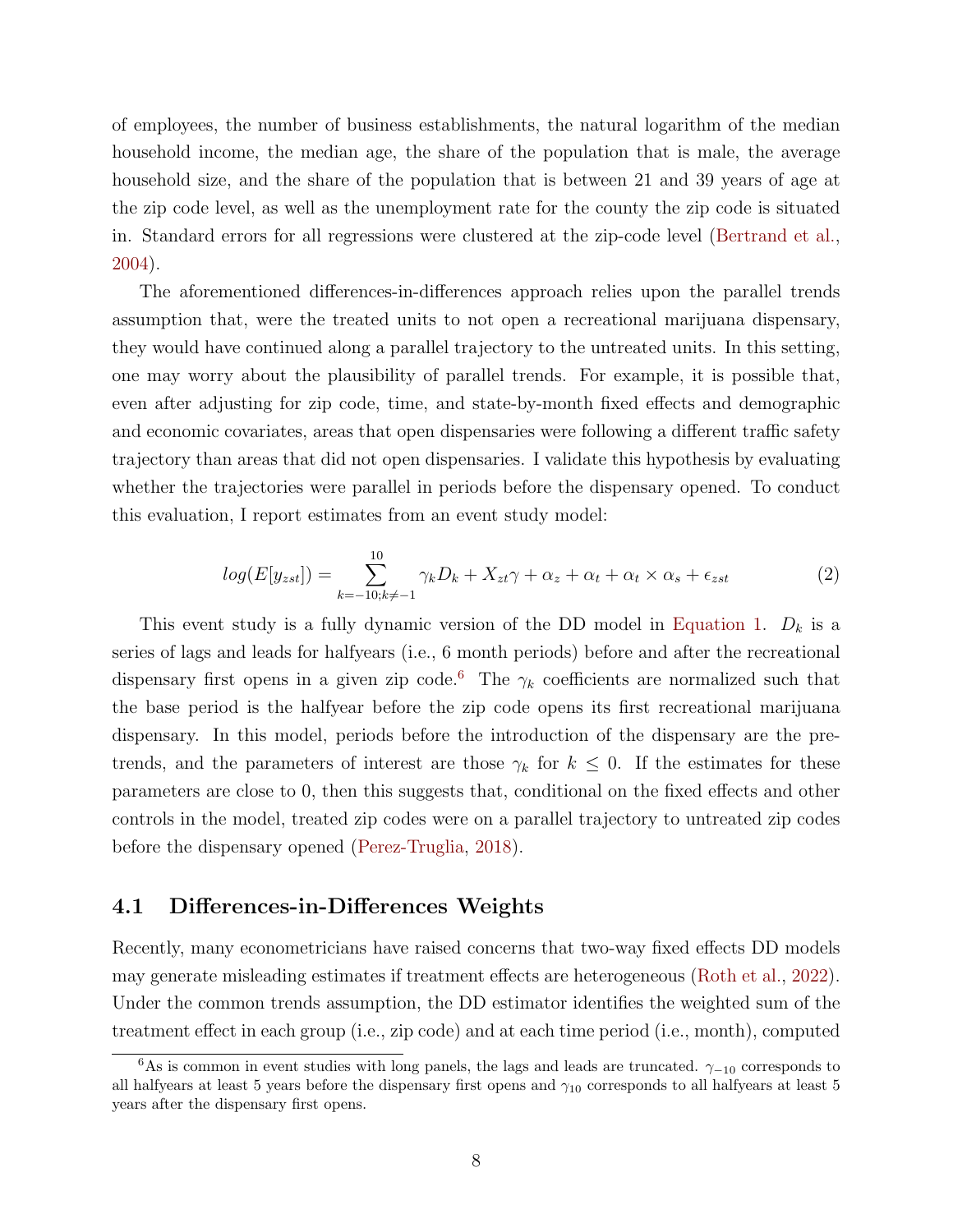by comparing the outcome between consecutive time periods across pairs of groups. For comparisons between a group that switches from untreated to treated and a group that is treated in both periods, the assigned weights can be negative. Negative weights can be problematic when the treatment effect is heterogeneous because the DD estimator need not be in the convex set of the group-level effects; indeed, in some cases, negative weights can make the DD estimator the opposite sign of all the group-level treatment effects. To address this concern, I follow the recommendation by [De Chaisemartin and d'Haultfoeuille](#page-22-8) [\(2020\)](#page-22-8) to estimate the weights attached to each pairwise comparison in my regression and evaluate whether negative weights are likely to affect my results. The [De Chaisemartin and](#page-22-8) [d'Haultfoeuille](#page-22-8) [\(2020\)](#page-22-8) method is currently only available for linear models, so I estimate these weights for an OLS version of my preferred specification using the count of fatal car crashes as the dependent variable.

### <span id="page-9-0"></span>5 Results

#### 5.1 Baseline Results

I begin with a description of the summary statistics in [Table 1.](#page-15-0) I consider 3375 standard, 2019 zip codes in the five RML states. Of these, no zip code had a recreational dispensary at the beginning of my study period, 813 opened a recreational dispensary during my study period, and 2562 never had a recreational dispensary during my study period. Never-treated zip codes were less populated and had fewer employees than treated zip codes, both before and after the first dispensary opens. Importantly, treated zip codes tended to be relatively similar on many covariates before and after the dispensary opens. The main exceptions are county unemployment and median household income; treated zip codes have much higher median household income (\$63200 vs. \$53420) and lower (county-level) unemployment rates after the dispensary opens (4.3% vs 7.3%) than before. This is likely a consequence of the sample period and the time that recreational dispensaries opened. I examine zip codes from 2005 to 2019, and the first recreational dispensaries opened in January 2014. Therefore, observations in the "before" period necessarily include the 2008 global financial crisis, and observations in the "after" period occurred during the US economic boom from 2014 to 2019. Time controls address this issue.

Next, I provide evidence that dispensary openings increase fatal car crashes. [Table 2](#page-16-0) show the results of a Poisson estimate of equation [Equation 1.](#page-7-2) The dependent variable is a count of fatal car crashes, and the independent variable of interest is whether a recreational dispensary was open in a given zip code-month. In the first column, I control only for zip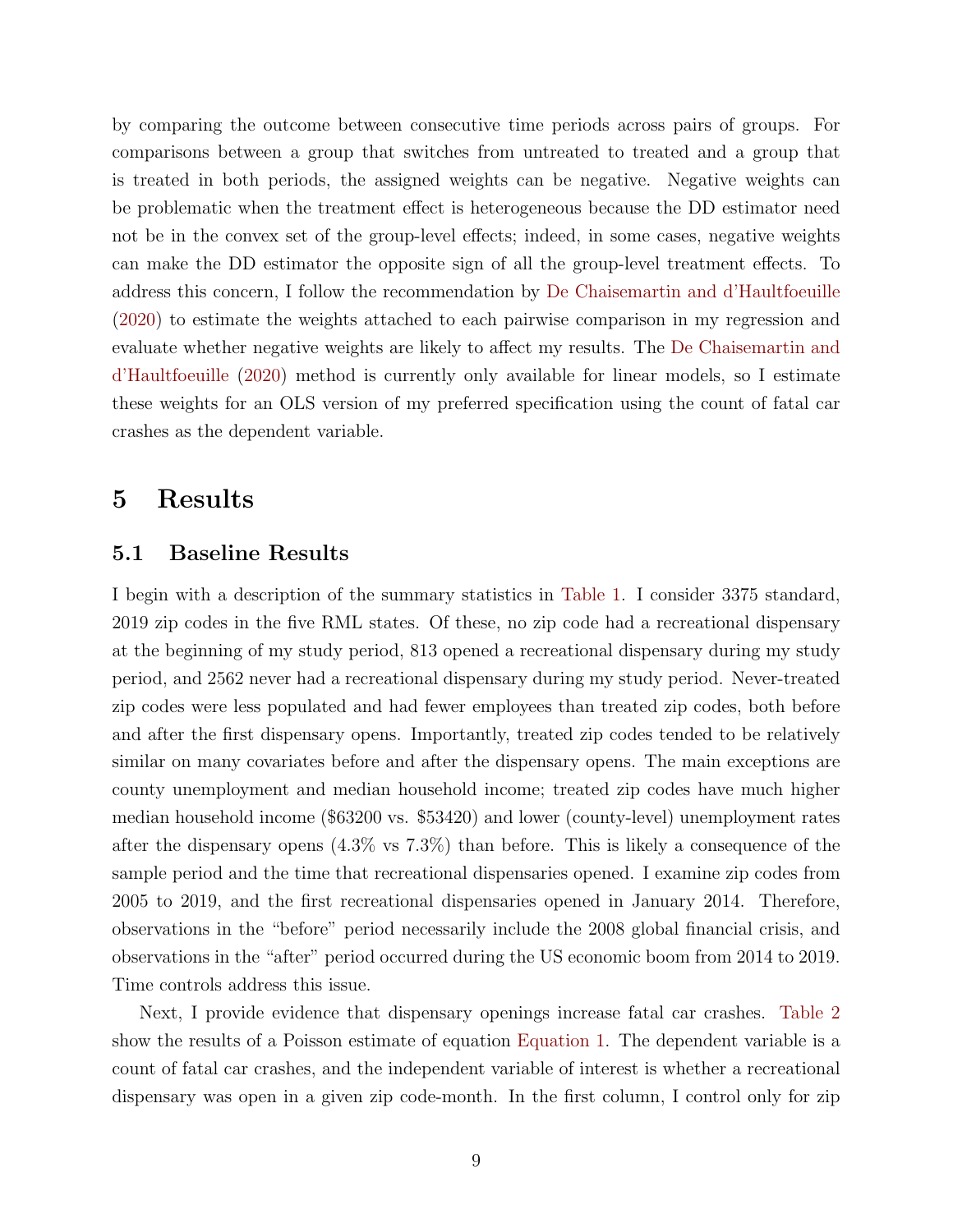and month fixed effects. This specification effectively accounts for all zip-code-invariant and time-invariant confounders, as in a typical two-way fixed effects model. In my baseline model (Column 2), I additionally control for month-by-state fixed effects, which flexibly account for any confounders that vary at the state-level, which may include state-level drug control policies, highway safety measures, or criminal justice reforms.[7](#page-10-0) This is particularly important as state policies may play a major role in determining traffic safety. In this baseline model, introducing a marijuana dispensary is associated with a 5.7% increase in automobile fatalities.

In my preferred specification, I additionally adjust for a rich set of demographic and business controls. These changes do not meaningfully affect my effect estimate. Adding controls for demographics (Column 3) increases the estimate by around 0.1%, and adding controls for business covariates (Column 4) changes the estimate by only another 0.1%. That controlling for observed confounders does not substantially change the effect estimate provides some confidence that the estimates are not affected by omitted variables bias.

Ultimately, after controlling for zip code and month-by-state fixed effects and adjusting for the full set of zip-by-month varying covariates, introducing a marijuana dispensary is associated with a  $5.9\%$  increase in automobile fatalities (Column 4).<sup>[8](#page-10-1)</sup> This relatively large and statistically significant effect indicates that recreational marijuana dispensaries substantially increase the rate of fatal car crashes. A single car crash can cause multiple fatalities, and some past studies have investigated the number of car crash deaths rather than the number of fatal car crashes. My result is robust to this choice. Replacing the dependent variable with the number of car crash deaths barely affects the estimate: opening an RML increases the rate of car crash deaths by 5.5%. In absolute terms, in just the treated zip codes in the five US states over the length of the study period, recreational marijauana dispensaries caused approximately 494 excess fatal car crashes and 508 excess car crash deaths.

This effect size is comparable in magnitude to that of other major traffic safety interventions. For example, [Carpenter and Stehr](#page-22-9) [\(2008\)](#page-22-9) found that mandatory seat belt laws reduced deaths from fatal car crashes by 8% and reduced serious injuries from car crashes by

<span id="page-10-0"></span><sup>&</sup>lt;sup>7</sup>Recreational marijuana laws could affect marijuana-related stigma at the state-level, but because I include month-by-state fixed effects, that state-level effect would be differenced out of my estimate. However, as the stigma effect would almost certainly be in the same direction as the dispensary effect, this would only bias my effect estimates towards 0, making my estimates overly conservative.

<span id="page-10-1"></span><sup>8</sup>A robustness check additionally accounting for zip-specific linear trends yields an effect estimate of 4.8% (SE: 0.0301). It is unsurprising that the effect estimate is no longer statistically significant, as the addition of zip-specific linear trends substantially reduces the power of the analysis. Further, it is unsurprising that this effect estimate is somewhat smaller than the preferred estimate, as accounting for group-specific linear trends in differences-in-differences analyses biases effect estimates towards 0 [\(Wolfers,](#page-24-2) [2006\)](#page-24-2). Nevertheless, it is comforting that the point estimate after accounting for zip-specific linear trends is largely in line with my preferred estimate and contained in my preferred estimate's 95% confidence interval.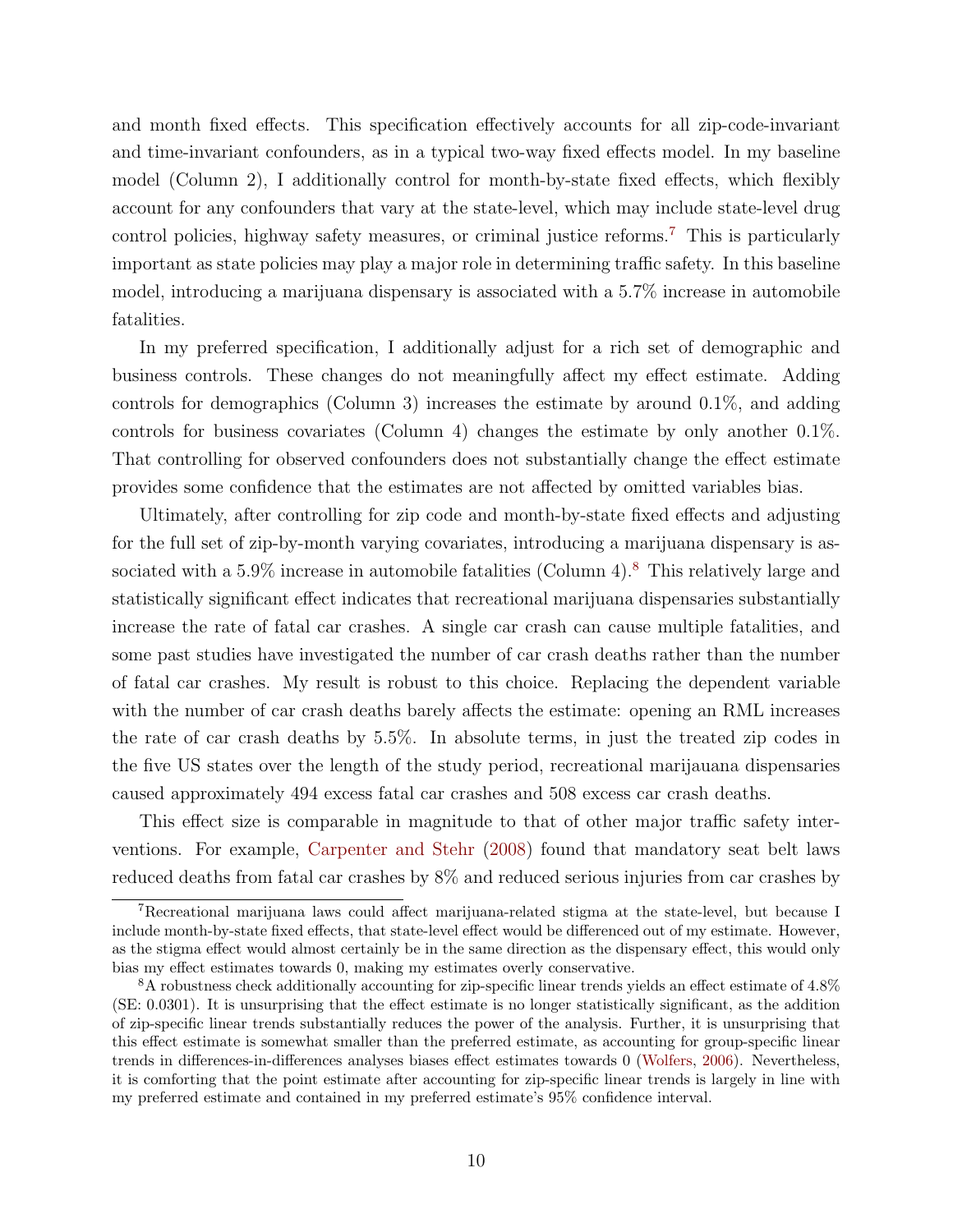9%. [Abouk and Adams](#page-21-3) [\(2013\)](#page-21-3) found that weak and strong text messaging bans (temporarily) reduced fatal crashes by  $4\%$ .<sup>[9](#page-11-0)</sup> US states that moved to a minimum legal drinking age of 21 – recognized as a highly successful traffic safety intervention – reduced youth traffic fatalities by 9-11% [\(Dee,](#page-22-10) [1999\)](#page-22-10). The effect of opening a recreational marijuana dispensary is equivalent to the effect of a large decrease in beer taxes: one study focused on youth drivers found that an increase of 10% in beer taxes reduces motor vehicle fatalities among drivers aged 15-24 by only 1.3% [\(Morrisey and Grabowski,](#page-23-10) [2011\)](#page-23-10).

It is useful to compare the effect size estimated here (5.9%) to previous estimates of the effect of RMLs on fatal car crashes computed using state-year level data. [Hansen et al.](#page-22-1) [\(2020\)](#page-22-1) used synthetic controls and found that RMLs were associated with a 3% and 8.4% increase in fatal car crashes in Colorado and Washington, respectively. However, neither of these estimates were statistically significant. [Santaella-Tenorio et al.](#page-23-7) [\(2020\)](#page-23-7) used a synthetic controls approach and found that RMLs were associated with a 13% increase in fatal car crash deaths (an increase of 1.46 deaths per billion vehicle miles traveled, p=0.046) in Colorado but no significant effect (an increase of 0.08 deaths per billion vehicle miles travelled, p=0.674) in Washington. Using a differences-in-differences approach, [Aydelotte et al.](#page-21-7) [\(2019\)](#page-21-7) found that RMLs were associated with an increase of 1.8 (95%CI 0.4-3.7) crashes per billion vehicle miles travelled. Given that the average in Colorado and Washington was around 9.3 crashes per billion vehicle miles travelled, this represents an approximately 19% increase in fatal car crashes, with a confidence interval from 4% to 40%. My point estimates, computed using local-level variation in recreational marijuana dispensaries, are mostly in line with (perhaps slightly more modest than) these past results. However, my estimates are much more precise; the 95% confidence interval from my preferred specification ranges from 1.3% to 10.4%. This demonstrates that my approach significantly improves the power and precision of the analysis. Further, these past studies represent effects only in Washington and Colorado, while my results represent effects in five RML states, encompassing a much larger population. In addition, my results flexibly account for all state-level confounding.

#### 5.2 Specification Checks

The main identifying assumption of my DD analysis is that of parallel trends, i.e., that the treated group would have continued on a parallel trajectory to the controls had it not been for the treatment (in this case, opening of a marijuana dispensary). Because I use a Poisson regression, this parallel trends assumption corresponds to a common trajectory in log growth rates rather than parallel trends in levels. This identifying assumption cannot

<span id="page-11-0"></span> $9A$ bouk and Adams [\(2013\)](#page-21-3) found a 4% effect using state and month fixed effects, but this effect diminished to 0 after additionally accounting for state-specific linear trends.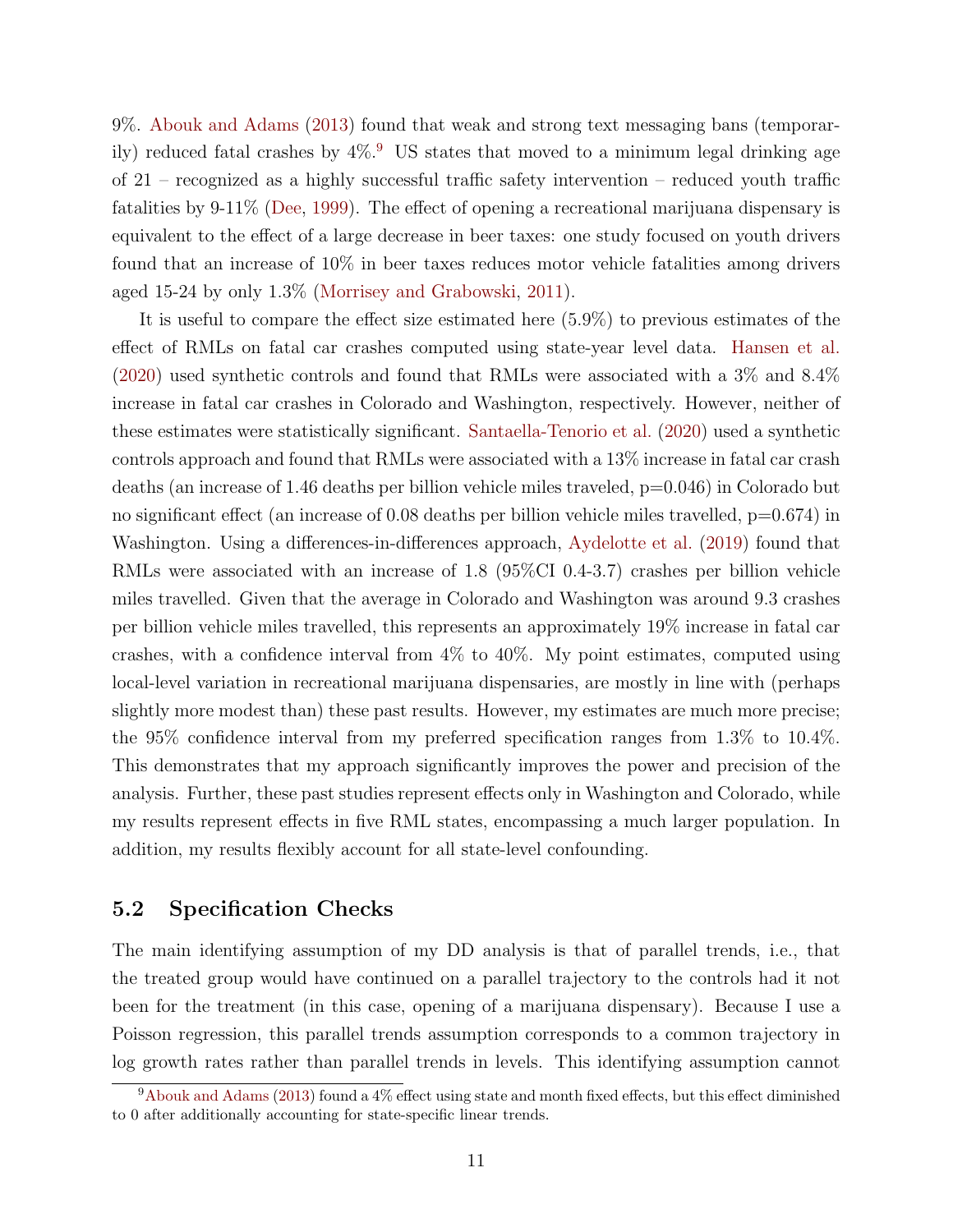be positively confirmed because we only observe each zip code with or without a marijuana dispensary at a given point in time. However, an event study can be used to evaluate whether parallel trends existed in the data before the dispensary opened. If the treatment and control groups experience substantially similar trends prior to the dispensary opening, this constitutes evidence that the parallel trends assumption may be valid. If trends prior to the dispensary opening are substantially dissimilar, however, then the parallel trends assumption is unlikely to hold and DD is not a valid, causal approach.

The event study shown in [Figure 1](#page-18-0) displays the  $\gamma_k$  coefficients from [Equation 2.](#page-8-1) These coefficients are adjusted for zip code and state-by-month fixed effects as well as the full array of covariates, analogously to Column 4 in [Table 2.](#page-16-0) Treated zip codes had a relatively parallel fatal car crash rate compared to control zip codes before the entrance of a recreational marijuana dispensary, but the rates gradually diverged in the years following. These results provide strong evidence in support of the DD's parallel trends assumption and the positive effect of the policy. Further, this fully dynamic model of the differences-in-differences design reveals that effects do not come about immediately but emerge over time, suggesting that shorter-term analyses may not capture the full effect of recreational marijuana dispensaries. These findings are robust to whether I choose the number of fatal car crashes or the number of car crash deaths as the dependent variable.

Next, I test whether the effect estimate from my preferred specification is robust to heterogeneous treatment effects, using the procedure recommended by [De Chaisemartin](#page-22-8) [and d'Haultfoeuille](#page-22-8) [\(2020\)](#page-22-8). First, I estimate an OLS version of my preferred specification using the count of fatal car accidents as the dependent variable and find a similar, statistically significant, positive effect of recreational marijuana dispensaries on fatal car crashes  $(\gamma_{OLS} = 0.0141$  with clustered SE 0.0034). Then, I find that none (0%) of the 27,191 comparisons in this specification's regression has a negative weight. This is, perhaps, unsurprising. [De Chaisemartin and d'Haultfoeuille](#page-22-8) [\(2020\)](#page-22-8) find that DD models are more likely to assign a negative weight to periods where a large fraction of groups are treated and to groups treated for many periods. In my dataset, each month has at least 76% untreated zip codes, and no zip code is treated for more than 29% of the length of the panel. Overall, because my regression generates no negative weights, the estimated effect is robust to heterogeneous effects and not biased by negative weights.

### <span id="page-12-0"></span>6 Mechanisms

It is possible that the estimated effect is due to confounding trends at the zip code level that occur alongside the entry of the recreational marijuana dispensary as opposed to marijuana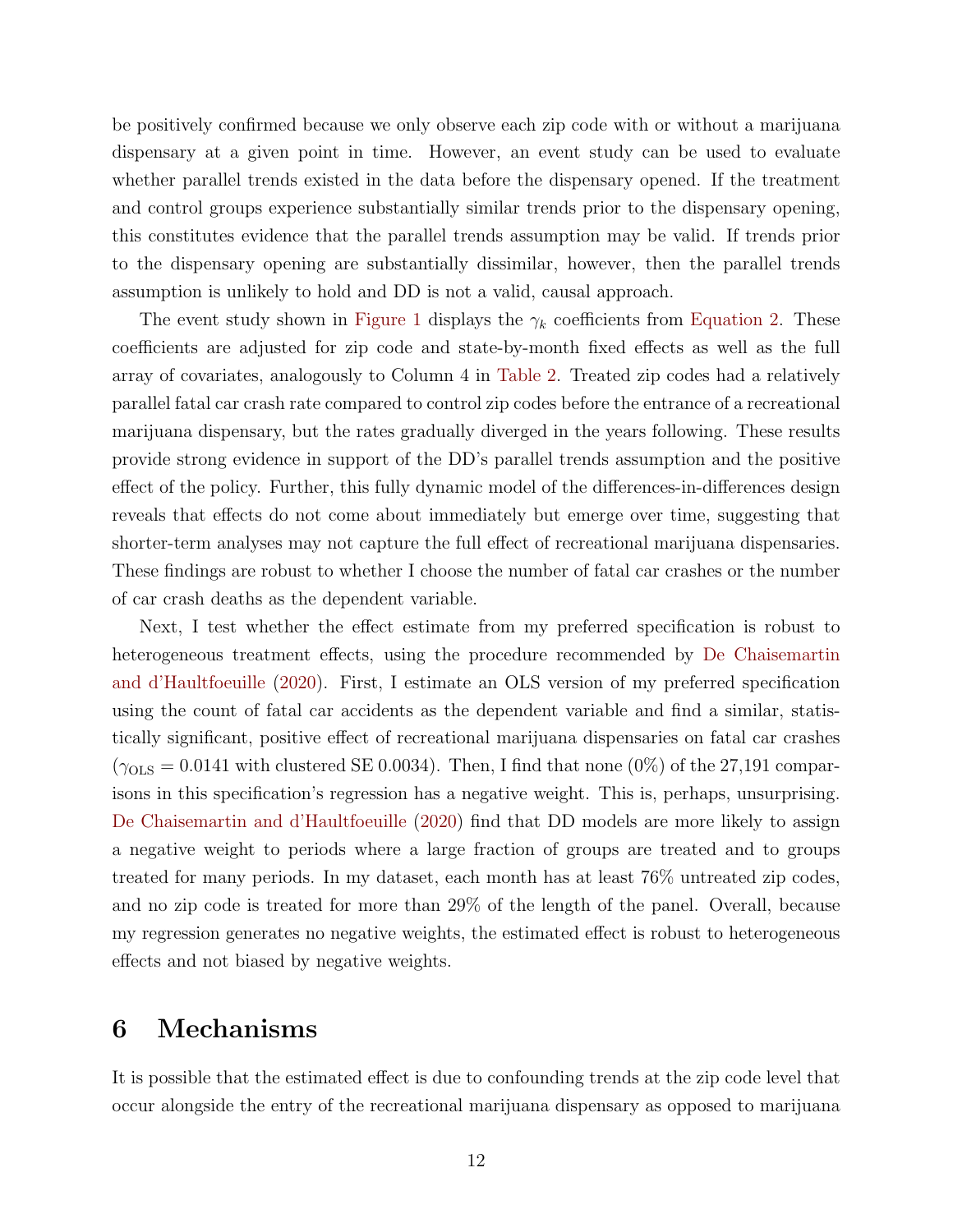use. Specifically, it is possible that zip codes that open a commercial area may be more likely to attract traffic (and hence car crashes) as well as a new recreational marijuana dispensary. I address this concern, in part, by adjusting for demographic and economic controls, but it is nevertheless possible that residual confounding biases my estimates. I test for this possibility using a placebo: the entrance of retail pharmacies.

Like recreational marijuana dispensaries, retail pharmacies are likely to open in new and existing commercial areas and attract retail customers. Further, retail pharmacies are licensed by the state, and licensure data is publicly available in California and Colorado, allowing me to compile a panel dataset analogous to the marijuana dispensary panel dataset. In the first column of [Table 4,](#page-20-0) I show that the opening of retail pharmacies in California and Colorado is largely unrelated to fatal car crashes. This finding supports the notion that opening a marijuana dispensary has an effect on fatal car crashes to an extent that opening other licensed businesses does not.

Still, it may be possible that recreational marijuana dispensaries attract a specific clientele that may be more likely to be involved in fatal car crashes. In this case, the increase in traffic fatalities could be due to the type of traffic marijuana dispensaries increase (e.g., perhaps more reckless drivers) rather than marijuana impairment. To investigate this possibility, I examine the relationship between recreational marijuana dispensaries and both daytime (8AM to 7PM) and nighttime (7PM to 8AM) traffic fatalities. Daytime automobile fatalities may be caused by increased traffic to the dispensary, while nighttime fatalities -– after most retail stores have closed — are less likely to show this effect. I find my primary results are largely driven by nighttime car crashes: daytime automobile fatalities increase only 1.7% while nighttime automobile fatalities increase by  $8.4\%$  [\(Table 3\)](#page-17-0). [Figure 2](#page-19-0) shows the effects on fatal car crashes occurring in different 4-hour time blocks throughout the day. Again, the effect appears strongest at nighttime, after most dispensaries are open. This suggests that the observed effect is driven by impaired driving rather than increased traffic to the dispensary, supporting the hypothesis that marijuana dispensaries increase car crashes via increased impairment.

### <span id="page-13-0"></span>7 Conclusion

In this study, I investigated the local-level effect of opening a recreational marijuana dispensary on automobile fatalities in five US states that adopted RMLs. I found that opening a recreational marijuana dispensary caused a 5.9% increase in the rate of fatal car crashes. This effect is not found for other retail store openings, suggesting that marijuana is key to the effect. Further, these results are concentrated in nighttime fatalities, when most retail stores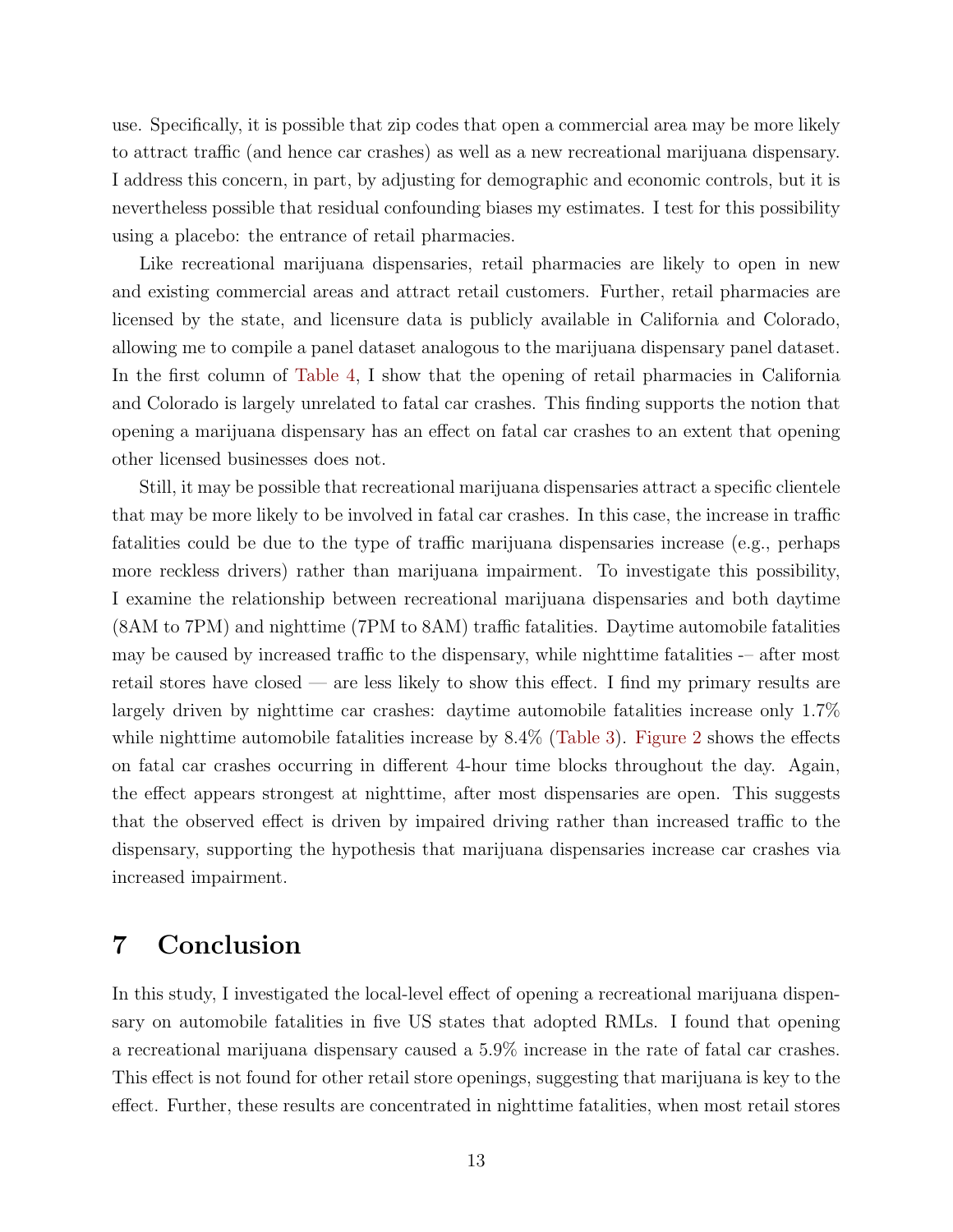are closed. This suggests that the effect is due to an increase in impaired driving instead of increased traffic. In context, these effects on fatal car crashes have a magnitude somewhere between that of text messaging bans (4%) [\(Abouk and Adams,](#page-21-3) [2013\)](#page-21-3) and mandatory seat belt laws (8%) [Carpenter and Stehr](#page-22-9) [\(2008\)](#page-22-9).

To my knowledge, this is the first study to estimate the effect of recreational marijuana on fatal car crashes using within-state variation in dispensary openings. Some previous studies have used state-level analyses. By focusing on zip codes opening dispensaries instead of states adopting RMLs, I dramatically improve the power of the analysis and have far more power in precisely estimating the effect of recreational marijuana on fatal car crashes. Further, the existing, state-level literature is prone to bias from confounding trends at the state-level. In my approach, I use time-by-state fixed effects to flexibly account for unobserved timevarying, state-level confounding and eliminate this bias. Further, this study uses more states and a longer time period than past published studies.

There are limitations to my study design. First, when using zip-code level data instead of state-level data, aggregation bias is mitigated but not entirely eliminated. Unfortunately, individual level data is not available, and zip codes appear to be the smallest feasible level of aggregation for analysis. Second, it is not possible to entirely rule out the possibility of confounding trends at the zip-code level. However, I have conducted several tests suggesting that the effect is, indeed, driven by impaired driving. Third, my DD approach implies no spillovers between treated and untreated zip codes (e.g., increased car crashes in zip codes neighboring a new marijuana dispensary). This assumption is unlikely to hold, as some zip codes are small geographic areas with frequent through-traffic. However, these zip code spillovers would only attenuate my results, making the estimate overly conservative.

These results provide a key insight to local, state, and federal policy-makers considering different marijuana policies. Recreational marijuana dispensaries likely have a variety of effects, and policy-makers will have to carefully weigh the costs against the benefits of expanding access to recreational marijuana. Further, policy-makers may wish to enhance traffic safety measures in areas that open a recreational marijuana dispensary. Which programs could mitigate this effect — marijuana sale restrictions, educational campaigns, or deterrence through penalties – is fodder for future research.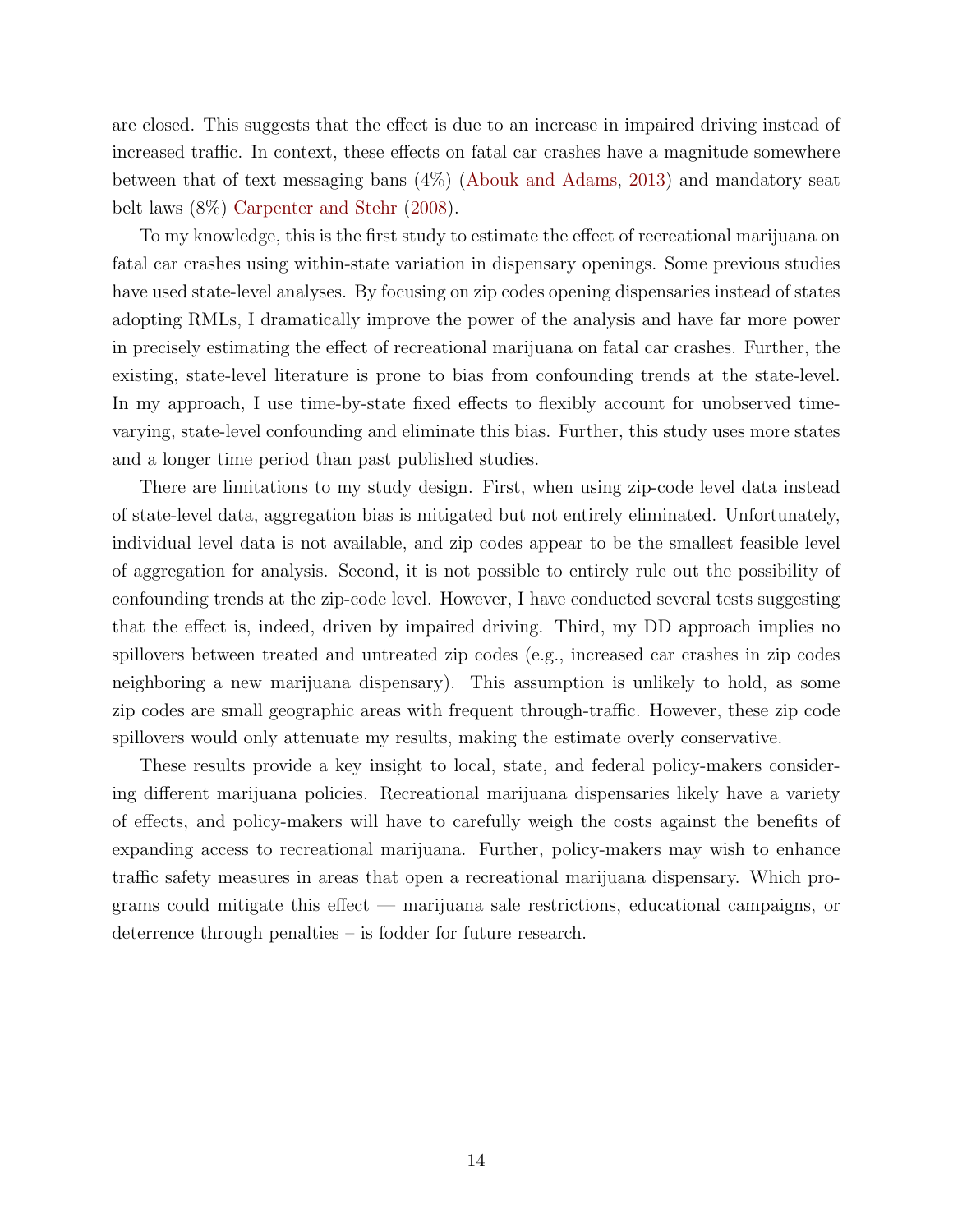|                         |          | After Dispensary |         | Before Dispensary       |         | Never Dispensary        |
|-------------------------|----------|------------------|---------|-------------------------|---------|-------------------------|
|                         | Mean     | GS               | Mean    | $\overline{\mathrm{S}}$ | Mean    | $\overline{\mathrm{S}}$ |
| Fatal Crashes           | 0.15     | 0.41             | 0.14    | 0.40                    | 0.11    | 0.36                    |
| Nighttime Crashes       | 0.08     | 0.32             | 0.08    | 0.30                    | 0.06    | 0.27                    |
| Daytime Crashes         | 0.07     | 0.28             | 0.06    | 0.28                    | 0.05    | 0.25                    |
| Dispensary Open         | 00.1     | 0.00             | 0.00    | 0.00                    | 0.00    | 0.00                    |
| Population              | 24892    | 17656.20         | 24993   | 18204.95                | 15427   | 18333.18                |
| Population Per Sq. Mi.  | 3364.26  | 5606.79          | 3731.16 | 6061.97                 | 2203.87 | 4455.48                 |
| Share Male              | 0.50     | 0.03             | 0.50    | 0.03                    | 0.50    | 0.05                    |
| Share Aged 21-39        | 0.27     | 0.09             | 0.27    | 0.08                    | 0.22    | 0.09                    |
| Median Age              | 39.56    | 7.23             | 38.47   | $6.99\,$                | 41.54   | 8.72                    |
| Median Household Income | 63186    | 799.33           | 53420   | 18198.64                | 63351   | 28609.77                |
| Avg. Household Size     | 2.52     | 0.45             | 2.56    | 0.51                    | 2.66    | 0.56                    |
| No. Employees           | 10492.34 | 12334.42         | 9724.87 | 1550.98                 | 5366.66 | 9444.78                 |
| No. Establishments      | 732.20   | 594.80           | 686.88  | 579.49                  | 362.18  | 491.58                  |
| County Unemployment     | 4.31     | 1.44             | 7.33    | 2.96                    | 7.06    | 3.36                    |
| Year                    | 2017.58  | 1.40             | 2010.73 | 3.71                    | 2012.00 | 4.32                    |
|                         |          |                  |         |                         |         |                         |

<span id="page-15-0"></span>Table 1: Summary Statistics Table 1: Summary Statistics

study period. Columns under "After Dispensary" correspond to observations after the zip had a CO, MA, OR, and WA in each month between January 2005 and December 2019 with complete and 460164 never dispensary month-zips. Over 99% of the zip codes have complete information for the entire panel. The first four columns refer to zip codes that had dispensary open during the study period. Columns under "After Dispensary" correspond to observations after the zip had a This table provides the mean and standard deviation for several covariates in the analytical sample. information. There are 27191 after dispensary month-zips, 119149 before dispensary month-zips, dispensary open. Columns under "Before Dispensary" correspond to observations before the zip had a dispensary open. The last two columns refer to the zip codes that never had a dispensary The data is a month-by-zip-code panel (N=606504) for all standard, 2019 zip codes from  $CA$ , The data is a month-by-zip-code panel (N=606504) for all standard, 2019 zip codes from CA, CO, MA, OR, and WA in each month between January 2005 and December 2019 with complete information. There are 27191 after dispensary month-zips, 119149 before dispensary month-zips, and 460164 never dispensary month-zips. Over 99% of the zip codes have complete information for the entire panel. The first four columns refer to zip codes that had dispensary open during the dispensary open. Columns under "Before Dispensary" correspond to observations before the zip had a dispensary open. The last two columns refer to the zip codes that never had a dispensary This table provides the mean and standard deviation for several covariates in the analytical sample. open during the study period. open during the study period.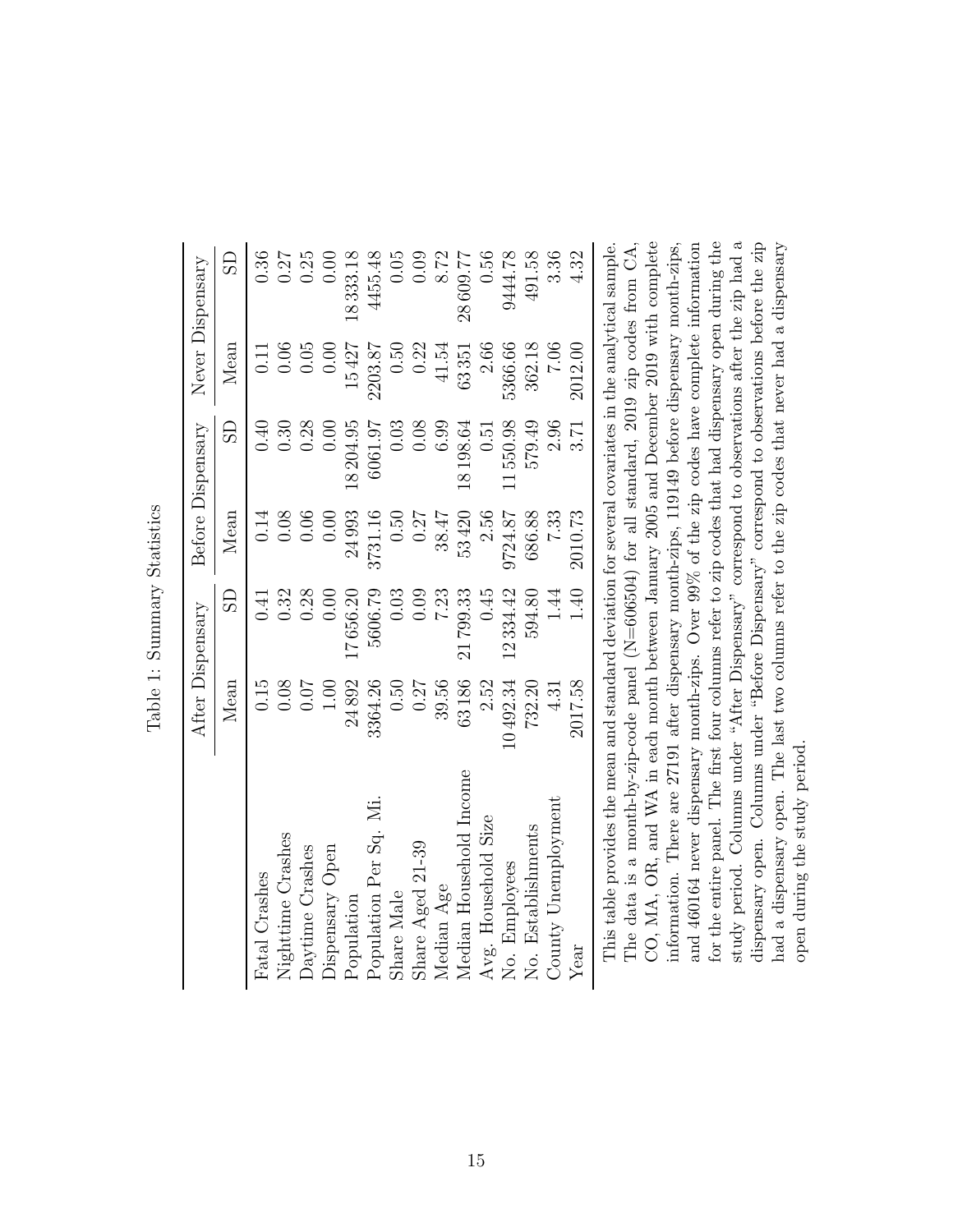<span id="page-16-0"></span>

| Dependent Variables:             |                |            | <b>Fatal Crashes</b>    |                                      | Deaths                                            |
|----------------------------------|----------------|------------|-------------------------|--------------------------------------|---------------------------------------------------|
| Model:                           | (1)            | (2)        | (3)                     | (4)                                  | (5)                                               |
| Variables                        |                |            |                         |                                      |                                                   |
| Dispensary Open                  | $0.0816***$    | $0.0566**$ | $0.0578**$              | $0.0588**$                           | $0.0550**$                                        |
|                                  | (0.0207)       | (0.0232)   | (0.0232)                | (0.0232)                             | (0.0244)                                          |
| $log(1+Population)$              |                |            | 0.0558                  | 0.0631                               | 0.0568                                            |
|                                  |                |            | (0.0426)                | (0.0424)                             | (0.0451)                                          |
| Share Male                       |                |            | 0.0370                  | 0.0427                               | $-0.0277$                                         |
|                                  |                |            | (0.1867)                | (0.1871)                             | (0.1992)                                          |
| Share Aged 21-39                 |                |            | $-0.3366*$              | $-0.3590*$                           | $-0.3933*$                                        |
|                                  |                |            | (0.1947)                | (0.1945)                             | (0.2165)                                          |
| Population Per Sq. Mi.           |                |            | $4.97 \times 10^{-6}$   | $6.69 \times 10^{-6}$                | $6.13 \times 10^{-6}$                             |
|                                  |                |            | $(1.26 \times 10^{-5})$ | $(1.3 \times 10^{-5})$               | $(1.25 \times 10^{-5})$                           |
| Median Age                       |                |            | $-0.0013$               | $-0.0013$                            | $-0.0010$                                         |
|                                  |                |            | (0.0024)                | (0.0024)                             | (0.0025)                                          |
| Avg. Household Size              |                |            | $-0.0177$               | $-0.0183$                            | $-0.0070$                                         |
|                                  |                |            | (0.0338)                | (0.0337)                             | (0.0368)                                          |
| $log(1+Median$ Household Income) |                |            | $-0.0890*$              | $-0.0873*$                           | $-0.1161**$                                       |
|                                  |                |            | (0.0464)                | (0.0464)                             | (0.0484)                                          |
| County Unemployment              |                |            | $-0.0484***$            | $-0.0484***$                         | $-0.0519***$                                      |
|                                  |                |            | (0.0064)                |                                      |                                                   |
|                                  |                |            |                         | (0.0064)<br>$1.11 \times 10^{-6}$    | (0.0068)<br>$3.84 \times 10^{-7}$                 |
| No. Employees                    |                |            |                         |                                      |                                                   |
| No. Establishments               |                |            |                         | $(2.37 \times 10^{-6})$<br>$-0.0001$ | $(2.34 \times 10^{-6})$<br>$-9.65 \times 10^{-5}$ |
|                                  |                |            |                         |                                      |                                                   |
|                                  |                |            |                         | $(9.36 \times 10^{-5})$              | (0.0001)                                          |
| Fixed-effects                    |                |            |                         |                                      |                                                   |
| <b>ZIP</b>                       | Yes            | Yes        | Yes                     | Yes                                  | Yes                                               |
| Month $(180)$                    | Yes            | Yes        | Yes                     | Yes                                  | Yes                                               |
| Month-State (900)                | N <sub>o</sub> | Yes        | Yes                     | Yes                                  | Yes                                               |
| <i>Fit statistics</i>            |                |            |                         |                                      |                                                   |
| # ZIP                            | 3,476          | 3,476      | 3,375                   | 3,375                                | 3,375                                             |
| Observations                     | 625,680        | 625,680    | 606,504                 | 606,504                              | 606,504                                           |
| Squared Correlation              | 0.12801        | 0.13040    | 0.12842                 | 0.12844                              | 0.11834                                           |
| Pseudo $R^2$                     | 0.15154        | 0.15397    | 0.14749                 | 0.14749                              | 0.15014                                           |
| <b>BIC</b>                       | 446,757.0      | 457,615.7  | 454,480.1               | 454,504.8                            | 486,411.7                                         |
| Dependent variable mean          | 0.11557        | 0.11557    | 0.11880                 | 0.11880                              | 0.12958                                           |

|  |  |  | Table 2: Effect of Recreational Marijuana Dispensaries on Fatal Car Crashes |  |  |  |  |  |  |  |  |  |
|--|--|--|-----------------------------------------------------------------------------|--|--|--|--|--|--|--|--|--|
|--|--|--|-----------------------------------------------------------------------------|--|--|--|--|--|--|--|--|--|

Clustered (ZIP) standard-errors in parentheses

Signif. Codes: \*\*\*: 0.01, \*\*: 0.05, \*: 0.1

This table presents results from five separate Poisson difference-in-difference regressions. In each regression, the independent variable of interest is "Dispensary Open", which is an indicator that at least one recreational marijuana dispensary was open in that zip code-month. The first column is the standard two-way fixed effects model, which controls for zip-code and month fixed effects, for the effect of having a recreational marijuana dispensary open ("Dispensary Open") on the rate of fatal car accidents. The second column additionally accounts for month-by-state fixed effects, which eliminates all state-level confounding. The third column controls for the fixed effects in the second column, as well as zip-code level demographic variables. The fourth column is the preferred specification and controls for zip code, year, and month-bystate fixed effects, as well as demographic and business covariates. The fifth column replicates the fourth but replacing the independent variable with the rate of automobile accident deaths instead of the rate of fatal car accidents.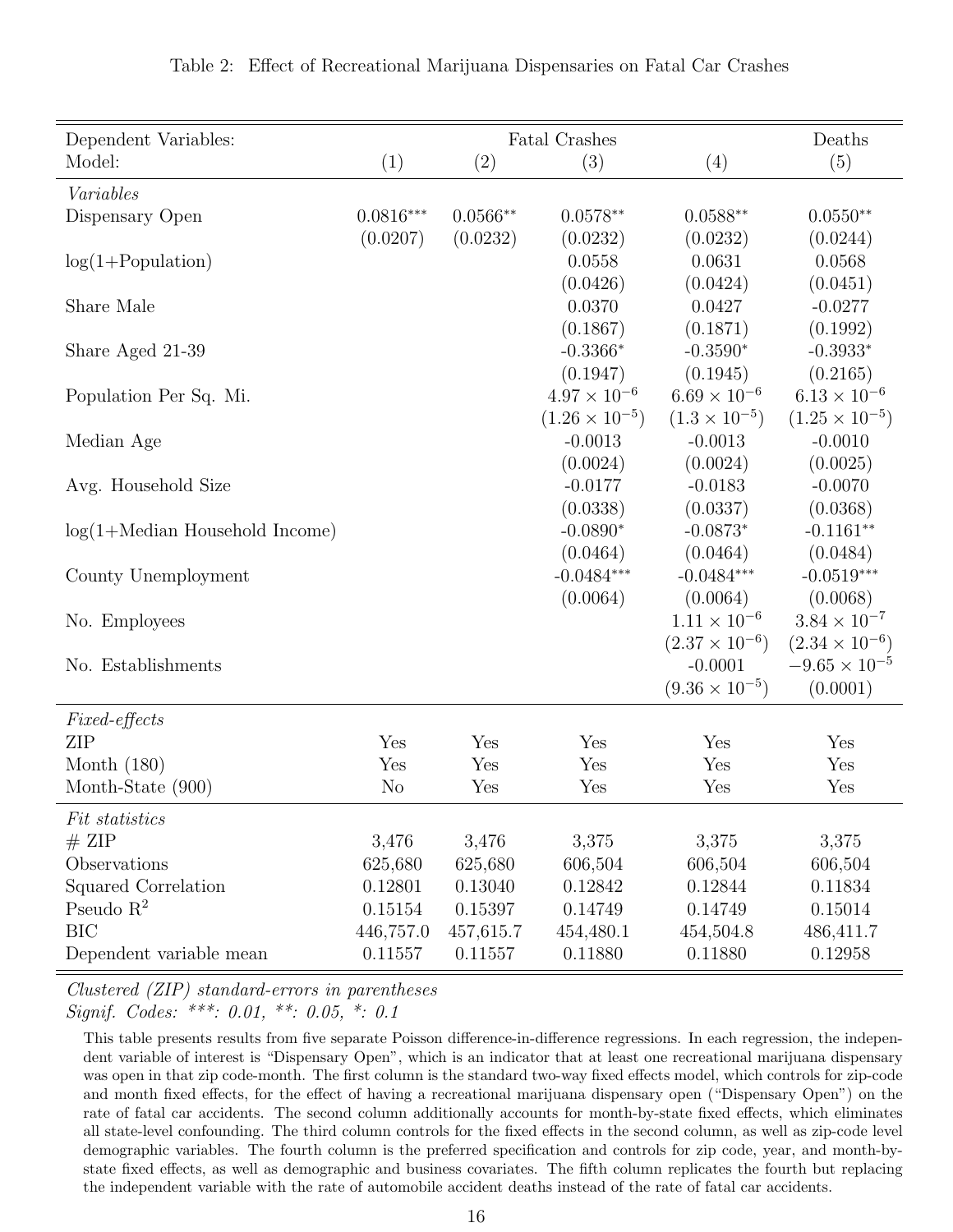| (                                                                                                                                                                                                                                                                          |
|----------------------------------------------------------------------------------------------------------------------------------------------------------------------------------------------------------------------------------------------------------------------------|
| is the company of the company of the company of the company of the company of the company of the company of the company of the company of the company of the company of the company of the company of the company of the compa<br>$\frac{1}{\sqrt{2}}$<br>}<br> <br>l<br>j |
| こうしょう こんこう<br>؟<br>أ<br>ן<br>נו                                                                                                                                                                                                                                            |
| ここ こうこう こうこうこうこうこう                                                                                                                                                                                                                                                         |
| ł<br>ĺ<br>ļ                                                                                                                                                                                                                                                                |
| )<br>}<br>}<br> <br> <br> <br>֚֚֬                                                                                                                                                                                                                                          |
|                                                                                                                                                                                                                                                                            |
| ĺ<br>֘֒                                                                                                                                                                                                                                                                    |
| りょうしょう<br>i<br>I                                                                                                                                                                                                                                                           |
| ;<br>r<br>E<br>I<br>j                                                                                                                                                                                                                                                      |

| Dependent Variables:<br>Model:                                                                                   | Fatal Crashes<br>$\widehat{\Xi}$                      | Deaths<br>$\widehat{\Omega}$                          | $\widehat{\mathbb{C}}$                                | Daytime Crashes Nighttime Crashes<br>$(\pm)$          |
|------------------------------------------------------------------------------------------------------------------|-------------------------------------------------------|-------------------------------------------------------|-------------------------------------------------------|-------------------------------------------------------|
| Dispensary Open<br>Variables                                                                                     | $0.0588***$<br>(0.0232)                               | $0.0550**$<br>(0.0244)                                | (0.0350)<br>0.0177                                    | $0.0841***$<br>(0.0332)                               |
| Month-State (900)<br><i>Fuxed-effects</i><br>$M$ onth $(180)$<br>ZIP (3,375)                                     | $_{\rm Yes}^{\rm Yes}$<br>$Y$ es                      | $Y_{CS}$<br>Yes                                       | $\frac{\text{Yes}}{\text{Yes}}$<br>Yes                | Yes<br>Yes<br>Yes                                     |
| Dependent variable mean<br>Squared Correlation<br>Observations<br>Fit statistics<br>Pseudo R <sup>2</sup><br>BIC | 454,504.8<br>0.14749<br>606,504<br>0.12844<br>0.11880 | 186,411.7<br>0.15014<br>0.11834<br>606,504<br>0.12958 | 291,056.7<br>0.05262<br>0.11470<br>606,504<br>0.05387 | 808,669.9<br>0.08410<br>606,504<br>0.06308<br>0.15431 |
| $Clustered$ ( $ZIP$ ) standard-errors in parentheses                                                             |                                                       |                                                       |                                                       |                                                       |

<span id="page-17-0"></span>Clustered (ZIP) standard-errors in parentheses Signif. Codes: \*\*\*.  $0.01$ , \*\*.  $0.05$ , \*.  $0.1$  ${\it Signif.~Codes:~***.~0.01,~**.~0.05,~*.~0.1}$  This table presents five separate Poisson regressions that vary only by their dependent variable. In (2) automobile deaths; (3) fatal accidents occurring in the daytime (8AM to  $\text{TPM}$ ); (4) fatal accidents each model, the independent variable of interest is an indicator for whether at least recreational marijuana dispensary is open in a given zip-month ("Dispensary Open"). Each model controls for The columns present the DD estimate of opening a dispensary on the rate of (1) fatal car accidents; month, zip code, and month-by-state fixed effects, as well as business and demographic covariates. This table presents five separate Poisson regressions that vary only by their dependent variable. In each model, the independent variable of interest is an indicator for whether at least recreational marijuana dispensary is open in a given zip-month ("Dispensary Open"). Each model controls for month, zip code, and month-by-state fixed effects, as well as business and demographic covariates. The columns present the DD estimate of opening a dispensary on the rate of (1) fatal car accidents; (2) automobile deaths; (3) fatal accidents occurring in the daytime (8AM to 7PM); (4) fatal accidents occurring at nighttime (8PM to  $7AM$ ); and (5) fatal accidents that involved alcohol. occurring at nighttime (8PM to 7AM); and (5) fatal accidents that involved alcohol.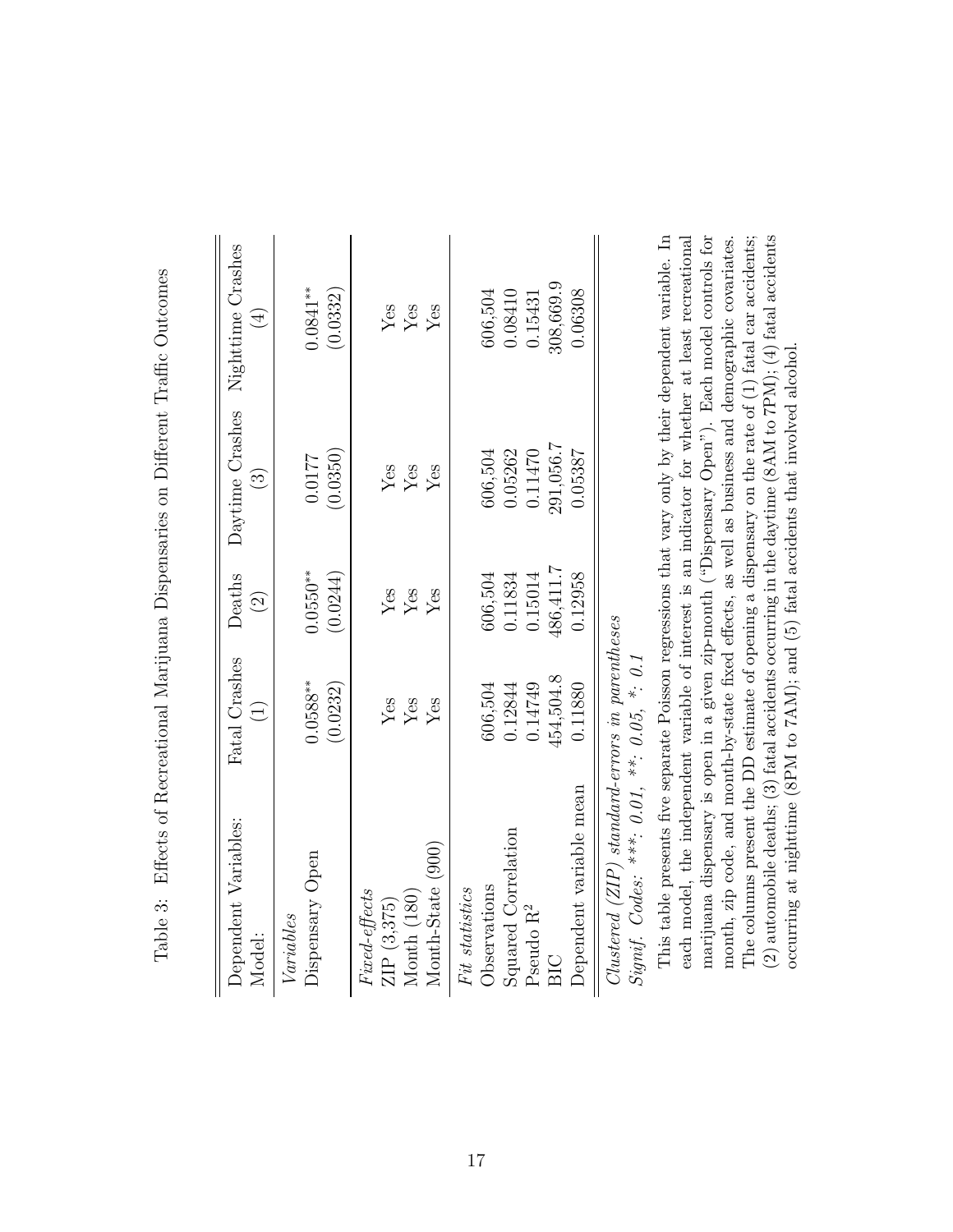<span id="page-18-0"></span>Figure 1: Event Study Estimates of Recreational Marijuana Dispensary Opening on Fatal Car Crashes



This plot shows the results of a single regression: the event study estimated using [Equation 2.](#page-8-1) Each dot represents a coefficient estimate, and the error bars represent 95% confidence intervals. Each coefficient corresponds to an indicator variable set equal to the number of halfyears before or after a recreational marijuana dispensary opens in a given zip code. The coefficients are normalized so that the halfyear immediately before the dispensary opens (−1) is 0. The coefficient on −10 corresponds to all observations at least 10 halfyears (i.e., 5 years) before the dispensary opened, while the coefficient on 10 corresponds to all observations at least 10 halfyears after the dispensary opened. Standard errors are clustered at the zip code level.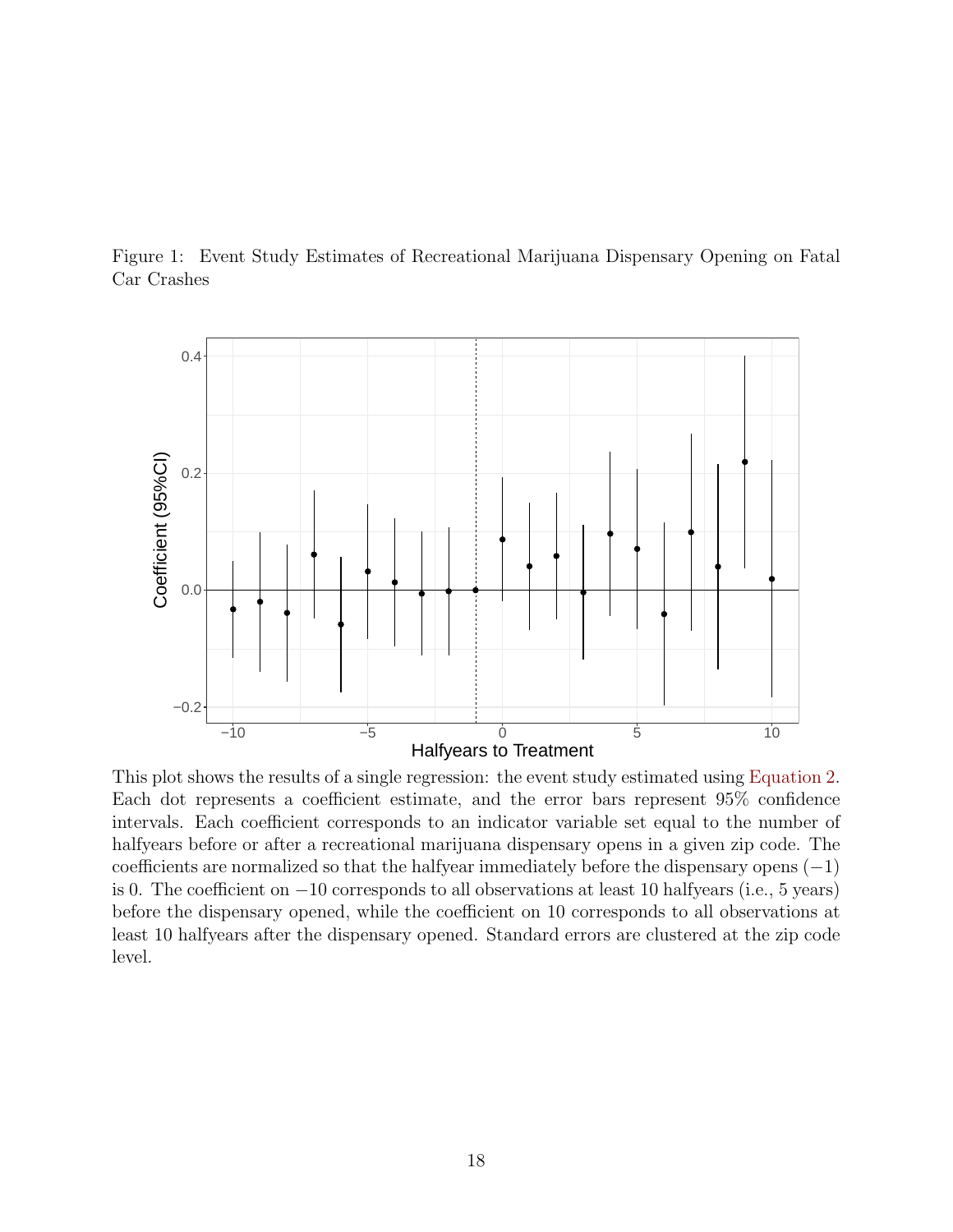<span id="page-19-0"></span>

Figure 2: Effect on Fatal Car Crashes by Time of Day

This plot shows the results of four separate Poisson regressions. Each dot refers to the coefficient on an indicator for whether a recreational marijuana dispensary was open in the zip-month, and the error bars represent 95% confidence intervals. The dependent variable is the rate of fatal car crashes occurring between (1) 12:00AM and 5:59AM; (2) 6:00AM and 11:59AM; (3) Noon and 5:59PM; (4) 6:00PM and 11:59PM. Each Poisson regression controls for zip code, month, and state-by-month fixed effects, as well as demographic and business covariates. Standard errors are clustered at the zip code level.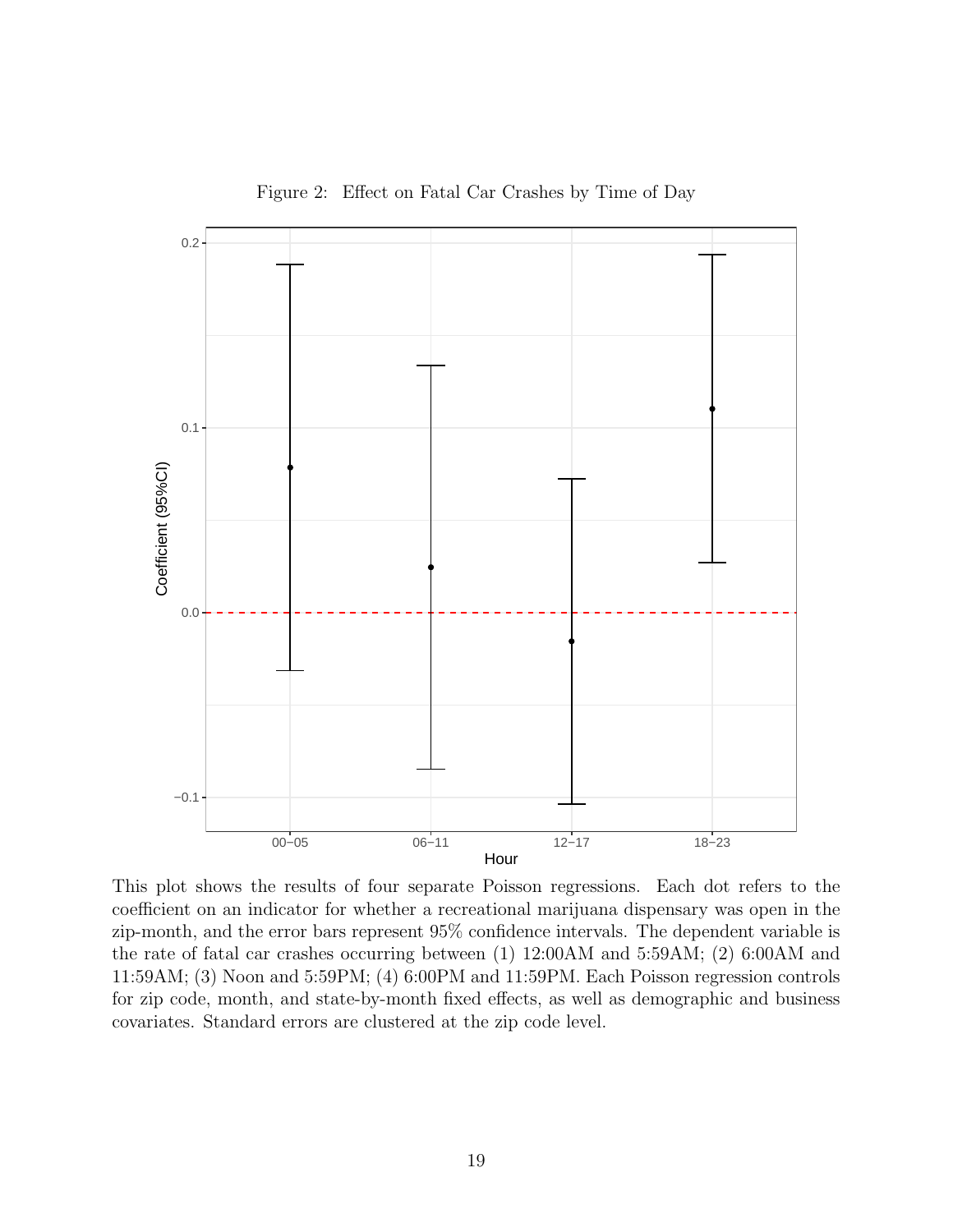<span id="page-20-0"></span>

| Dependent Variables:<br>Model:                                                                                                                                       | Fatal Crashes<br>$\widehat{\Xi}$                      | Deaths<br>$\widehat{\Omega}$                           | $\widehat{\mathbb{C}}$                               | Daytime Crashes Nighttime Crashes<br>$(\pm)$          |
|----------------------------------------------------------------------------------------------------------------------------------------------------------------------|-------------------------------------------------------|--------------------------------------------------------|------------------------------------------------------|-------------------------------------------------------|
| Pharmacy Open<br>Variables                                                                                                                                           | $-0.0179$<br>(0.0294)                                 | (0.0300)<br>0.0057                                     | $-0.0432$<br>(0.0458)                                | (0.0397)<br>0.0229                                    |
| Month-State (360)<br>Fured-effects<br>Month (180)<br>ZIP (1,986)                                                                                                     | $_{\rm Yes}^{\rm Yes}$<br>Yes                         | $_{\rm Yes}^{\rm Yes}$<br>Yes                          | $_{\rm Yes}^{\rm Yes}$<br>Yes                        | Yes<br>Yes<br>Yes                                     |
| $Clustered$ (ZIP) standard-errors in parentheses<br>Dependent variable mean<br>Squared Correlation<br>Observations<br>Fit statistics<br>Pseudo R <sup>2</sup><br>BIC | 313,845.8<br>356,712<br>0.13515<br>0.13144<br>0.15344 | 337, 355.9<br>0.13720<br>356,712<br>0.12024<br>0.16775 | .96,787.5<br>356,712<br>0.05192<br>0.10124<br>06769. | 215,567.4<br>356,712<br>0.08336<br>0.08574<br>0.14120 |
|                                                                                                                                                                      |                                                       |                                                        |                                                      |                                                       |

Table 4: Placebo Effect of Retail Pharmacy Openings Table 4: Placebo Effect of Retail Pharmacy Openings

Signif. Codes: \*\*\*. 0.01, \*\*. 0.05, \*. 0.1  ${\it Signif.~Codes:~***.~0.01,~***.~0.05,~*.~0.1}$ 

This table presents five separate Poisson regressions that vary only by their dependent variable. In is open in a given zip-month ("Pharmacy Open"). Pharmacy opening is used as a placebo in place fatal accidents occurring in the daytime  $(8AM \text{ to } TPM)$ ;  $(4)$  fatal accidents occurring at nighttime each model, the independent variable of interest is an indicator for whether at least retail pharmacy of recreational marijuana dispensary opening. Each model controls for month, zip code, and monthby-state fixed effects, as well as business and demographic covariates. The columns present the DD estimate of opening a dispensary on the rate of  $(1)$  fatal car accidents;  $(2)$  automobile deaths;  $(3)$ (SPM to 7AM); and (5) fatal accidents that involved alcohol. These regressions are only conducted This table presents five separate Poisson regressions that vary only by their dependent variable. In each model, the independent variable of interest is an indicator for whether at least retail pharmacy is open in a given zip-month ("Pharmacy Open"). Pharmacy opening is used as a placebo in place of recreational marijuana dispensary opening. Each model controls for month, zip code, and monthby-state fixed effects, as well as business and demographic covariates. The columns present the DD estimate of opening a dispensary on the rate of (1) fatal car accidents; (2) automobile deaths; (3) fatal accidents occurring in the daytime (8AM to 7PM); (4) fatal accidents occurring at nighttime (8PM to 7AM); and (5) fatal accidents that involved alcohol. These regressions are only conducted for California and Colorado zip codes. for California and Colorado zip codes.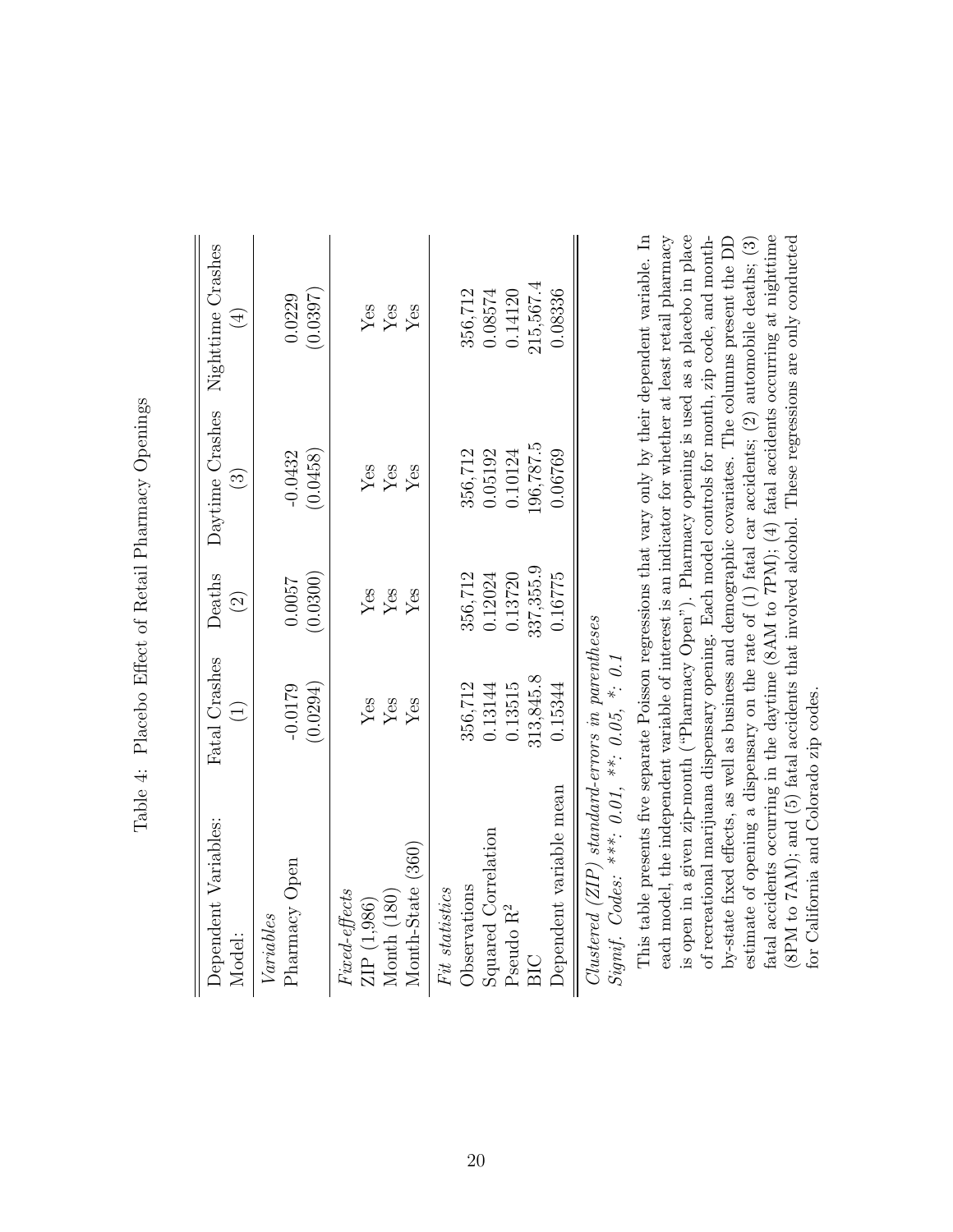### References

- <span id="page-21-3"></span>Abouk, Rahi and Scott Adams, "Texting Bans and Fatal Accidents on Roadways: Do They Work? Or Do Drivers Just React to Announcements of Bans?," American Economic Journal: Applied Economics, April 2013, 5 (2), 179–199.
- <span id="page-21-4"></span>Anderson, D. Mark and Daniel I. Rees, "The Public Health Effects of Legalizing Marijuana," Working Paper 28647, National Bureau of Economic Research April 2021.
- <span id="page-21-5"></span>Anderson, Mark D., Benjamin Hansen, and Daniel I. Rees, "Medical Marijuana Laws, Traffic Fatalities, and Alcohol Consumption," The Journal of Law and Economics, May 2013, 56 (2), 333–369.
- <span id="page-21-7"></span>Aydelotte, Jayson D., Alexandra L. Mardock, Christine A. Mancheski, Shariq M. Quamar, Pedro G. Teixeira, Carlos V. R. Brown, and Lawrence H. Brown, "Fatal Crashes in the 5 Years after Recreational Marijuana Legalization in Colorado and Washington," Accident Analysis & Prevention, November 2019, 132, 105284.
- <span id="page-21-6"></span> $\_$  , Lawrence H. Brown, Kevin M. Luftman, Alexandra L. Mardock, Pedro G. R. Teixeira, Ben Coopwood, and Carlos V. R. Brown, "Crash Fatality Rates After Recreational Marijuana Legalization in Washington and Colorado," Am J Public Health, August 2017, 107 (8), 1329–1331.
- <span id="page-21-8"></span>Bertrand, Marianne, Esther Duflo, and Sendhil Mullainathan, "How much should we trust differences-in-differences estimates?," The Quarterly journal of economics, 2004, 119 (1), 249–275.
- <span id="page-21-1"></span>Blincoe, Lawrence J, Angela G Seay, Eduard Zaloshnja, Ted R Miller, Eduardo O Romano, Stephen Luchter, Rebecca S Spicer et al., "The economic impact of motor vehicle crashes, 2000," Technical Report, United States. National Highway Traffic Safety Administration 2002.
- <span id="page-21-0"></span>Caputi, Theodore L., "Medical Marijuana, Not Miracle Marijuana: Some Well-publicized Studies about Medical Marijuana Do Not Pass a Reality Check," Addiction, June 2019, 114 (6), 1128–1129.
- <span id="page-21-2"></span>Carpenter, Christopher and Carlos Dobkin, "The minimum legal drinking age and public health," Journal of Economic Perspectives, 2011, 25 (2), 133–56.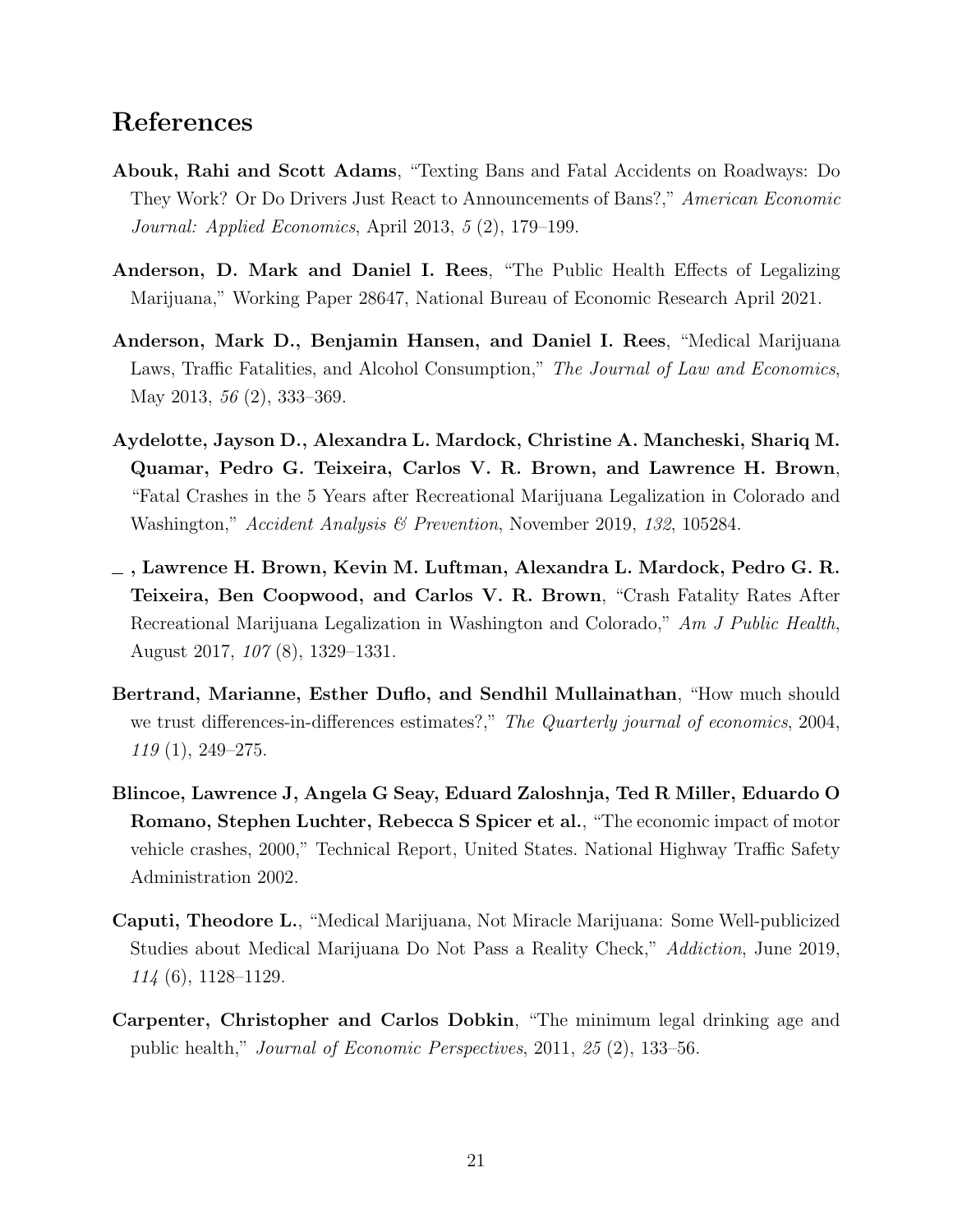- <span id="page-22-9"></span>Carpenter, Christopher S and Mark Stehr, "The effects of mandatory seatbelt laws on seatbelt use, motor vehicle fatalities, and crash-related injuries among youths," Journal of health economics, 2008, 27 (3), 642–662.
- <span id="page-22-8"></span>Chaisemartin, Clément De and Xavier d'Haultfoeuille, "Two-way fixed effects estimators with heterogeneous treatment effects," American Economic Review, 2020, 110 (9), 2964–96.
- <span id="page-22-5"></span>Cook, Amanda C., Gregory Leung, and Rhet A. Smith, "Marijuana Decriminalization, Medical Marijuana Laws, and Fatal Traffic Crashes in US Cities, 2010–2017," Am J Public Health, March 2020, 110 (3), 363–369.
- <span id="page-22-10"></span>Dee, Thomas S, "State alcohol policies, teen drinking and traffic fatalities," Journal of public Economics, 1999, 72 (2), 289–315.
- <span id="page-22-6"></span>Fink, David S., Malki Stohl, Aaron L. Sarvet, Magdalena Cerda, Katherine M. Keyes, and Deborah S. Hasin, "Medical Marijuana Laws and Driving under the Influence of Marijuana and Alcohol," *Addiction*, 2020, 115 (10), 1944–1953.
- <span id="page-22-1"></span>Hansen, Benjamin, Keaton Miller, and Caroline Weber, "Early Evidence on Recreational Marijuana Legalization and Traffic Fatalities," Economic Inquiry, 2020, 58 (2), 547–568.
- <span id="page-22-0"></span>Hartman, Rebecca L. and Marilyn A. Huestis, "Cannabis Effects on Driving Skills," Clin. Chem., March 2013, 59 (3), 478–492.
- <span id="page-22-2"></span>Huh, Jason and Julian Reif, "Teenage driving, mortality, and risky behaviors," American Economic Review: Insights, 2021, 3 (4), 523–39.
- <span id="page-22-4"></span>Kim, Gook Jin, Suk Joon Hwang, and Frances S Berry, "Explaining the strictness of medical marijuanaregulations in states," The Social Science Journal, 2021, 58 (2), 186– 205.
- <span id="page-22-3"></span>Kolko, Jed D, "The effects of mobile phones and hands-free laws on traffic fatalities," The BE Journal of Economic Analysis & Policy, 2009, 9 (1).
- <span id="page-22-7"></span>Lane, Tyler J. and Wayne Hall, "Traffic Fatalities within US States That Have Legalized Recreational Cannabis Sales and Their Neighbours," Addiction, May 2019, 114 (5), 847– 856.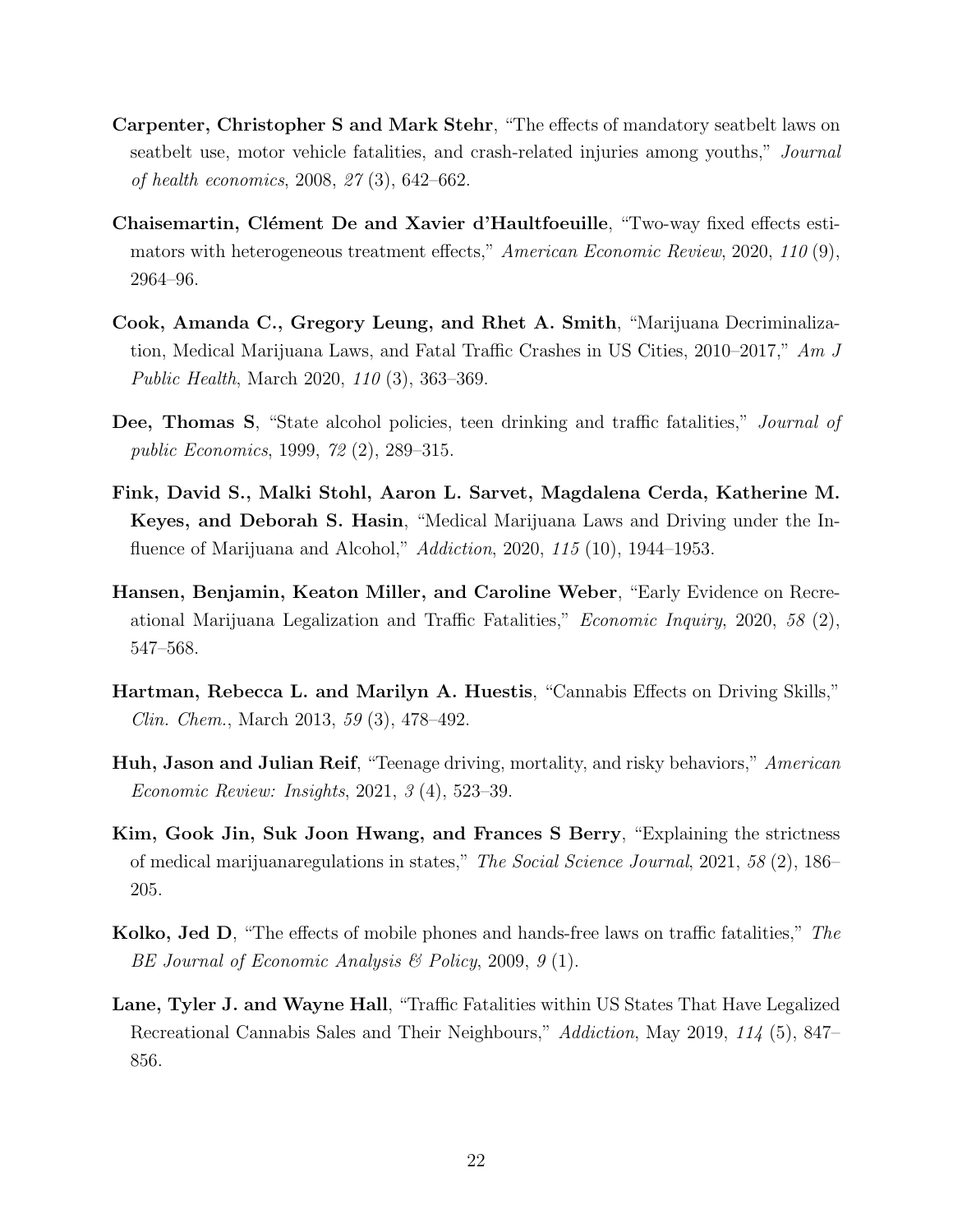- <span id="page-23-10"></span>Morrisey, Michael A and David C Grabowski, "Gas prices, beer taxes and GDL programmes: effects on auto fatalities among young adults in the US," Applied Economics, 2011, 43 (25), 3645–3654.
- <span id="page-23-0"></span>Mothers Against Drunk Driving, "The Cannabis Report: America's Perception of Consumption & Road Risk," February 2020.
- <span id="page-23-2"></span>NHTSA, "Update to Special Reports on Traffic Safety During the COVID-19 Public Health Emergency: Fourth Quarter Data [Traffic Safety Facts]," Technical Report DOT HS 813 135 June 2021.
- <span id="page-23-4"></span>NSC, "Motor Vehicle Injury Facts," 2019.
- <span id="page-23-5"></span>Pacula, Rosalie L, David Powell, Paul Heaton, and Eric L Sevigny, "Assessing the effects of medical marijuana laws on marijuana use: the devil is in the details," Journal of policy analysis and management, 2015, 34 (1), 7–31.
- <span id="page-23-8"></span>Perez-Truglia, Ricardo, "Political conformity: Event-study evidence from the united states," Review of Economics and Statistics, 2018, 100 (1), 14–28.
- <span id="page-23-9"></span>Roth, Jonathan, Pedro HC Sant'Anna, Alyssa Bilinski, and John Poe, "What's Trending in Difference-in-Differences? A Synthesis of the Recent Econometrics Literature," arXiv preprint arXiv:2201.01194, 2022.
- <span id="page-23-6"></span>Santaella-Tenorio, Julian, Christine M. Mauro, Melanie M. Wall, June H. Kim, Magdalena Cerdá, Katherine M. Keyes, Deborah S. Hasin, Sandro Galea, and Silvia S. Martins, "US Traffic Fatalities, 1985–2014, and Their Relationship to Medical Marijuana Laws," Am J Public Health, February 2017, 107 (2), 336–342.
- <span id="page-23-7"></span>, Katherine Wheeler-Martin, Charles J. DiMaggio, Alvaro Castillo-Carniglia, Katherine M. Keyes, Deborah Hasin, and Magdalena Cerdá, "Association of Recreational Cannabis Laws in Colorado and Washington State With Changes in Traffic Fatalities, 2005-2017," JAMA Internal Medicine, August 2020, 180 (8), 1061–1068.
- <span id="page-23-1"></span>Sewell, R. Andrew, James Poling, and Mehmet Sofuoglu, "The Effect of Cannabis Compared with Alcohol on Driving," American Journal on Addictions, 2009, 18 (3), 185– 193.
- <span id="page-23-3"></span>Shover, Chelsea L., Corey S. Davis, Sanford C. Gordon, and Keith Humphreys, "Association between Medical Cannabis Laws and Opioid Overdose Mortality Has Reversed over Time," PNAS, June 2019, p. 201903434.